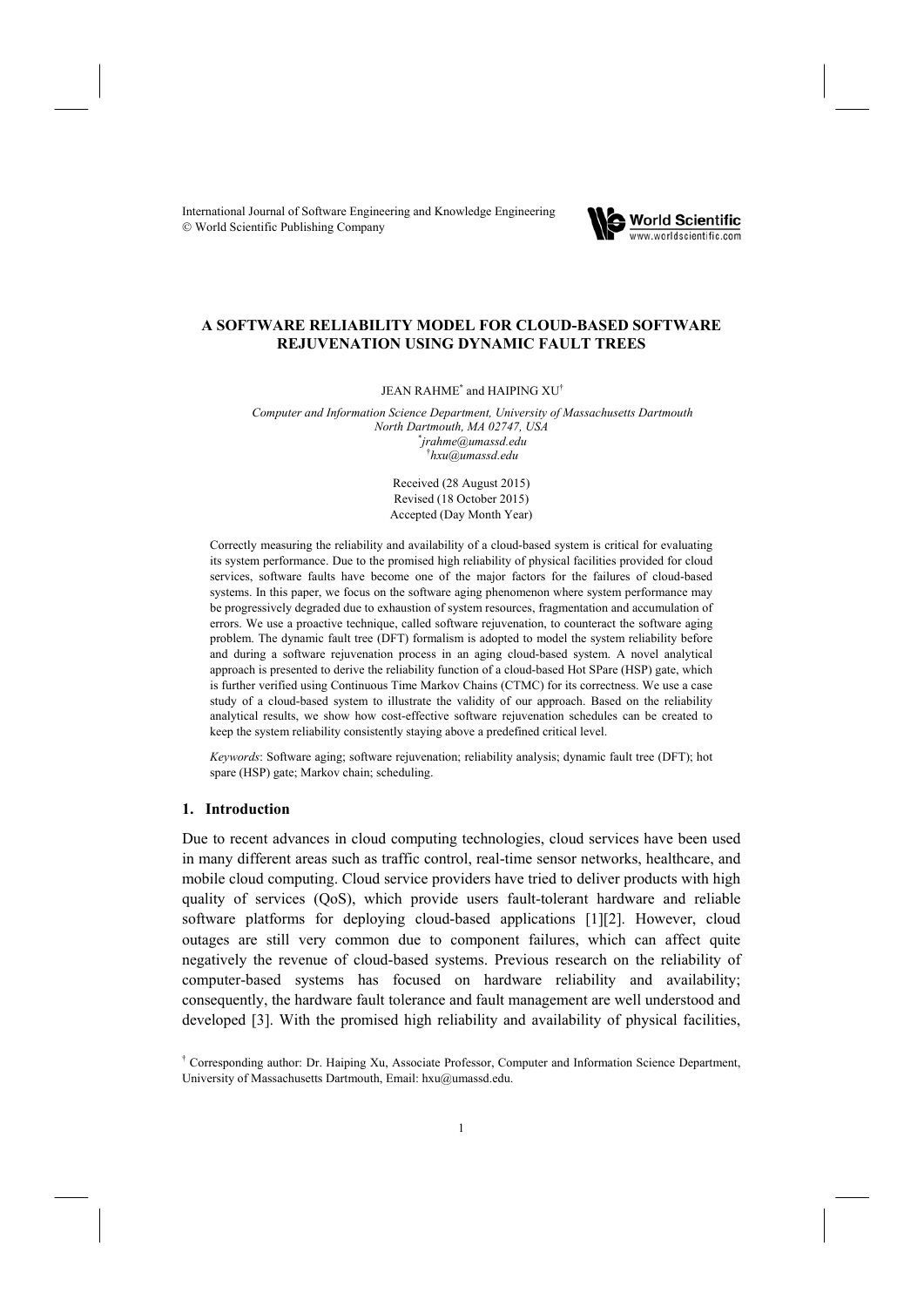including the hardware facilities and their associated redundancy mechanisms, software faults have now become one of the major factors of failures in a cloud-based system. Since software reliability is considered one of the weakest points in system reliability, software fault tolerance and failure forecasting require more attentions than hardware fault tolerance in modern computer systems [4, 5]. This work is motivated to deal with the software faults in cloud computing in order to assure high reliability and availability of cloud-based software systems.

In many safety-critical computer-based systems, failures of the software systems may lead to unrecoverable loss such as human life [6]. Such systems are required to be perfectly reliable and never fail based on the discipline of fault-tolerant and reliable computing. Reliability and availability are two common ways to express system fault tolerance in industry. A reliable computer-based system typically has high availability if unreliability is the major cause for unavailability. In this paper, we focus on analyzing the reliability of cloud-based systems for software fault tolerance in software reliability engineering (SRE). Traditional SRE has been based on analysis of software defects and bugs such as Bohrbugs or Heisenbugs without considering software aging related bugs [4]. Bohrbugs are mainly design defects that can be eliminated by debugging or adopting design diversity; while Heisenbugs are defined as faults that would stop causing failure when one attempts to isolate them. The concept of software aging phenomenon was introduced in the middle 90s, which explains that the system resources used by the software degrade gradually as a function of time [7]. Software aging starts to show up due to multiple factors such as memory bloating, memory leaks, unterminated threads, data corruption, unreleased file-locks, fragmentation in storage space, and accumulation of round-off errors when running a piece of software. It has considerably changed the SRE field of study, and becomes a major factor for the reliability of fully tested and deployed software systems. To deal with the software aging problem and to assure software fault tolerance, software rejuvenation process has been introduced as a proactive approach to counteracting software aging and maintaining a reliable software system [8]. Software rejuvenation involves actions such as stopping the running software occasionally, and cleaning its internal state (e.g., garbage collection, flushing operating system kernel tables, and reinitializing internal data structures). The simplest way to perform software rejuvenation is to restart the software component that causes the aging problem, or to reboot the whole system.

Due to the ever-growing cloud computing technology and its vast markets, the workload of cloud-based systems has increased dramatically. A heavy workload of a cloud-based system will inevitably lead to more software aging problems. In this paper, we propose to use cloud-based spare components as major software components in a computer-based system to enhance its system reliability, and introduce an analyticalbased approach to developing rejuvenation schedules for cloud-based systems in order to maintain their high system reliability and ensure a zero-downtime rejuvenation process. Dynamic Fault Trees (DFT) are adopted to model the reliability of a cloud-based system, and a novel analytical approach is presented to derive the reliability function of a major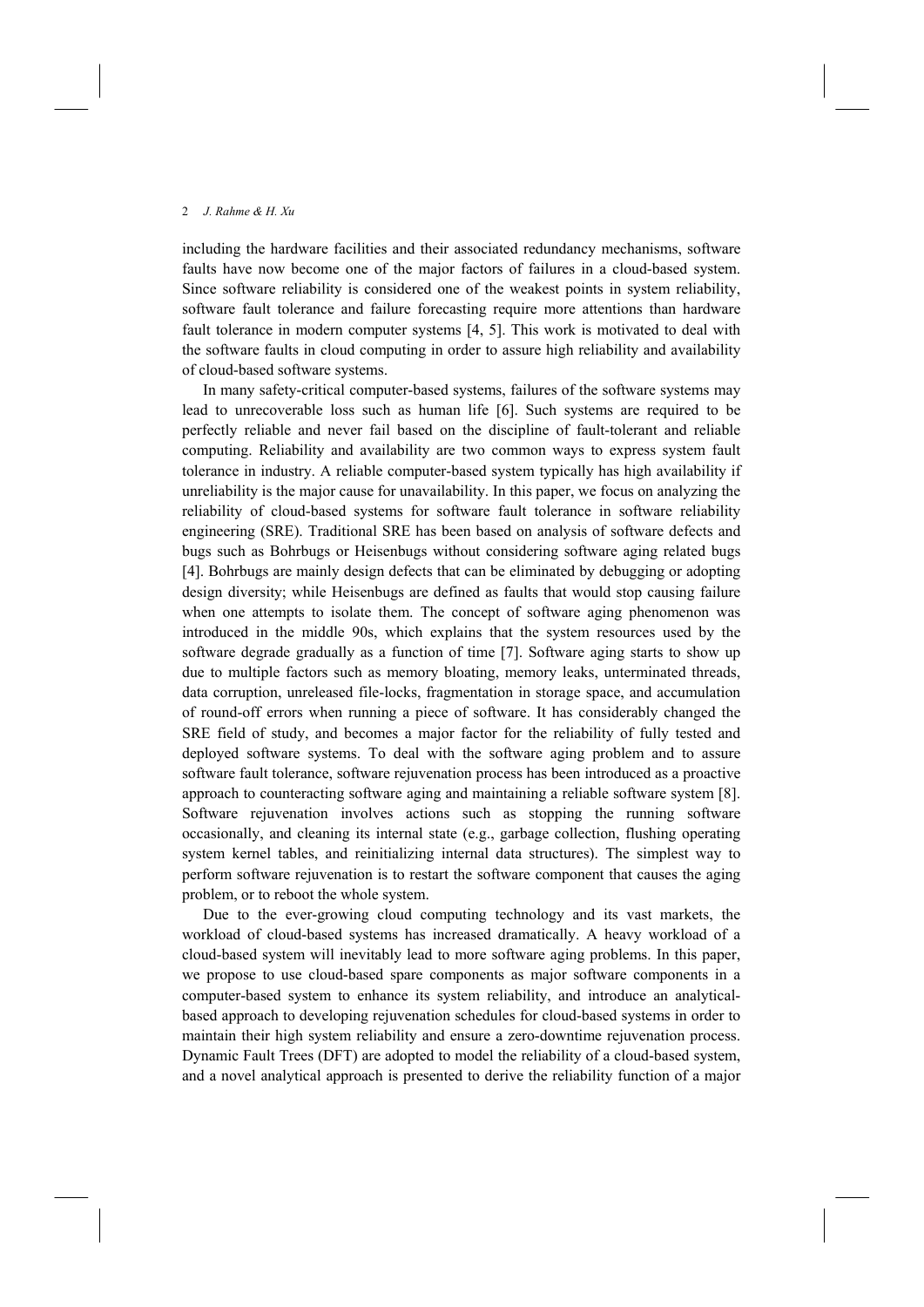type of dynamic gate in DFT models, called Hot SPare (HSP) gate. The analytical approach is then formally verified using a Continuous Time Markov Chains (CTMC) model to ensure its correctness. As the CTMC approach has its intrinsic limitation of only supporting components with constant failure rates, to the best of our knowledge, our proposed analytical approach is the first formal way to correctly derive the reliability function of an HSP gate without such a limitation. To demonstrate the practical usage of our approach in evaluating the system reliability of a cloud-based system, we assume a reliability threshold for the system under consideration. When the threshold is reached, the software rejuvenation process is triggered, and the reliability of the cloud-based system is boosted to its initial state. Our case study shows that software rejuvenation scheduling based on the reliability analysis of a cloud-based system can significantly enhance its system reliability and availability.

This work extends our previously proposed approach to producing a reliability-based software rejuvenation schedule for cloud-based systems [9]. In our previous work, we use CTMC to derive the reliability function of an HSP gate for cloud-based systems. To overcome the limitation of the CTMC approach, in this paper, we present a new analytical approach, which is more general and intuitive, and may potentially support software components with non-constant failure rates in our future research.

The rest of the paper is organized as follows. Section 2 discusses previous work related to our research. Section 3 presents a motivating example for rejuvenation of cloud-based components. Section 4 describes how to model and analyze the reliability of cloud-based systems using DFT. Section 5 presents a case study to demonstrate the validity of our approach, and Section 6 concludes the paper and mentions future work.

### **2. Related Work**

In 1995, researchers introduced the so-called software rejuvenation technique to deal with aging-related software faults [8]. This technique, in contrast to reactive approaches with actions taken only after a software failure, is considered a proactive approach that preemptively restarts the aging application and clean software aging related bugs [10, 11]. Previous studies on software aging and software rejuvenation for predicting a rejuvenation schedule can be classified into two categories, namely analytical-based and measurement-based approaches [10]. In an analytical-based approach, a failure distribution is assumed for software faults related to the software aging phenomenon, and software rejuvenation is executed at a fixed interval based on the analytical results of the system reliability and availability. Several analytic models have been proposed to determine the optimal time for rejuvenation. Bobbio *et al.* proposed a fine-grained software degradation model for optimal rejuvenation policies [12]. Based on the assumption that the current degradation level of the system can be identified, they presented two different strategies to determine whether and when to rejuvenate. Vaidyanathan *et al.* presented an analytical model of a software system using inspectionbased software rejuvenation [13]. In their proposed approach, they showed that inspection-based maintenance was advantageous in many cases over non-inspection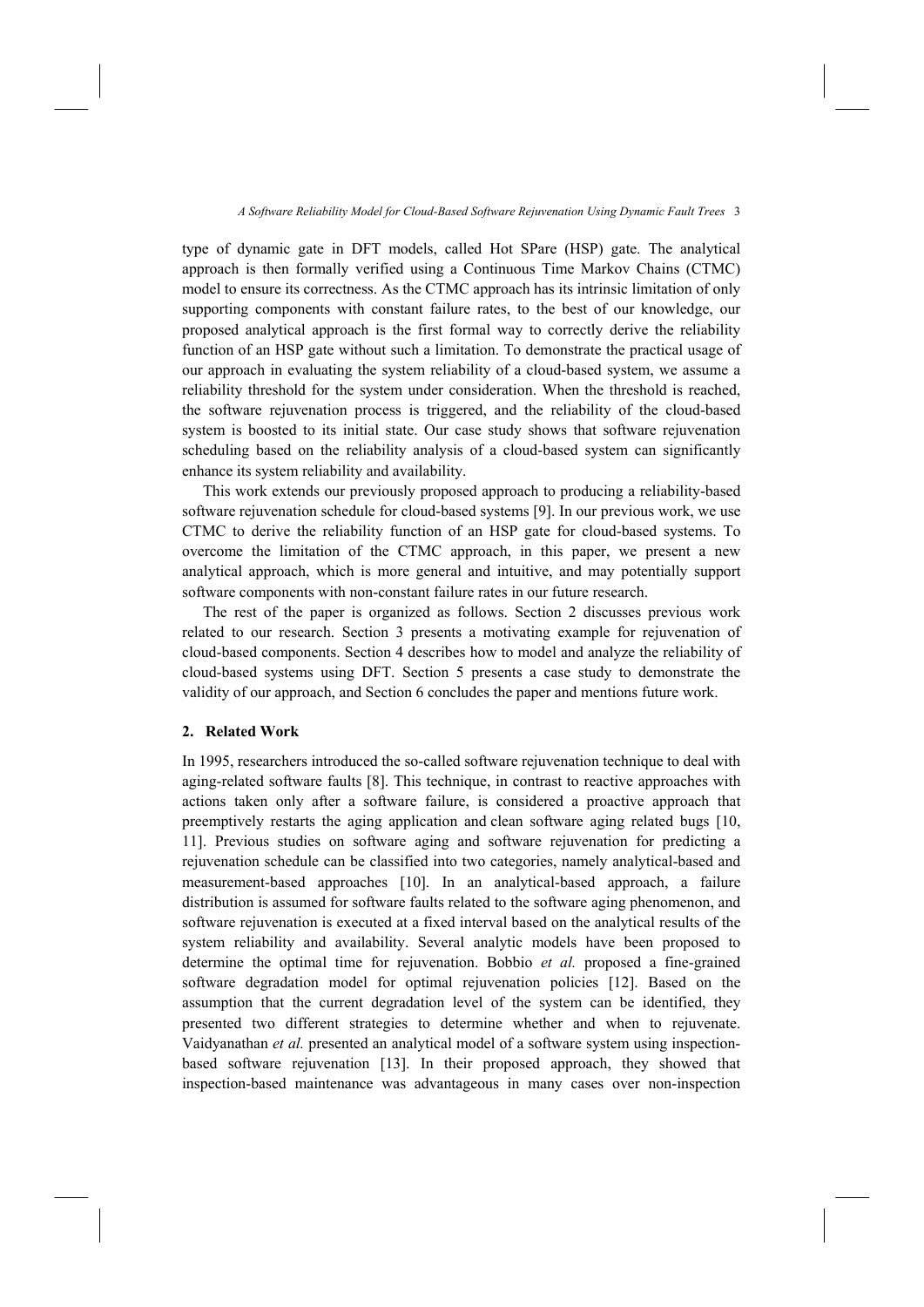based maintenance. Dohi *et al.* introduced a modified stochastic model to estimate the software rejuvenation schedule [14]. The proposed model is based on semi-Markov processes, which can maximize the system availability. Koutras and Platis applied the software rejuvenation technique to cluster systems in order to achieve their high availability [15]. In their approach, software rejuvenation is carried out when a software deployed on a node starts to experience degradation; thus an unscheduled reboot may be avoided. Although the above approaches introduce various models for software rejuvenation, they are not intended to address complex system components' behaviors and interactions, such as dynamic relationships between software components including sparing relationship and functional dependency. Different from the existing analyticalbased approaches, we focus on the dynamic behaviors of software components in the context of cloud-based systems. We adopt the sparing relationship as an example to demonstrate how dynamic relationships of software components in a cloud-based system can be modeled and analyzed using DFT.

On the other hand, measurement-based approach applies statistical analysis to the measured data of resource usage and degradation that may lead to the software aging problem. In a measurement-based approach, a monitoring program is used to continuously collect the system performance data, and analyze them in order to estimate the system degradation level. When exhaustion reaches a critical level, the software rejuvenation process is triggered. Machida *et al.* used Mann-Kendall test to detect software aging from traces of computer system metrics [16]. They tested for existence of monotonic trends in time series, which are often considered indication of software aging. Grottke *et al.* studied the resource usage in a web server subject to an artificial workload [17]. They applied non-parametric statistical methods to detect and estimate trends in the data sets for predicting future resource usage and software aging issues. Guo *et al.* proposed a software aging trend prediction method based on user intention [18]. The approach can be used to predict the trend of software aging based on the quantity of user requests to software components while the system is functioning. The existing measurement-based approaches are feasible ways to detect software aging problems in real-world computer-based systems, but they typically require to process large amounts of system data. Thus, they are not as efficient as analytical-based approaches. However, measurement-based approaches do provide useful insights about dynamic system behaviors and failure distributions related to software aging. As such, our research is complementary to the existing research efforts on measurement-based software rejuvenation technique that investigates the relationship of software metrics and software aging related software faults using statistical analysis [19].

Other related work attempted to address the software aging issues in virtualized datacenters. Machida *et al.* proposed a Petri net based availability model for virtualized systems with time-based rejuvenation for virtual machines [20]. They compared three techniques in terms of steady-state availability, and suggested the optimal combination of rejuvenation trigger intervals for each rejuvenation technique using a gradient search method. Thein *et al.* proposed an analytical approach that models availability for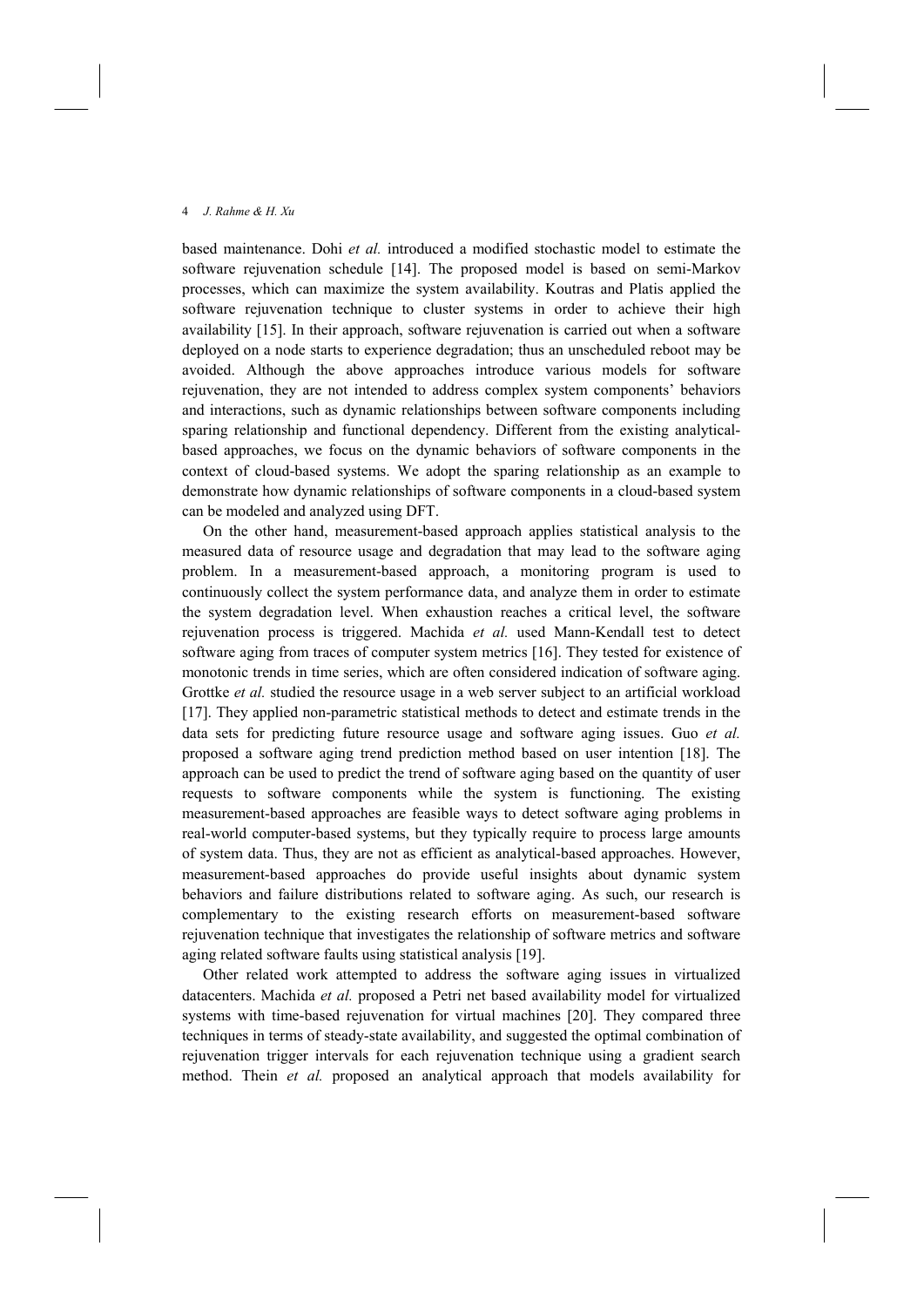application servers [21]. Based on the availability model, they presented possible combinations of virtualization, high availability cluster and software rejuvenation. However, the above approaches are not explicitly based on software reliability analysis. In contrast, our approach analyzes system reliability using DFT models, and can generate rejuvenation schedules that explicitly satisfy the predefined reliability and availability requirements of a cloud-based system.

## **3. Rejuvenation of Cloud-Based Components**

Virtualization technology has been well-adopted in cloud computing, which allows one to share a machine's physical resources among multiple virtual environments, called virtual machines (VM). As shown in Fig. 1, A VM is not bounded to the hardware directly; rather it is bounded to generic drivers that are created by a virtual machine manager (VMM) or a hypervisor. Since a VM can be easily created and destroyed, it is particularly useful in a disaster recovery process of a cloud-based system. In this paper, a cloud-based system is referred to as a software system that consists of multiple VMs, where each VM is considered a software component within the system.



Fig. 1. An example of a reliable cloud-based system with spare software components

As a proactive fault management technique, software rejuvenation has been used to refresh system internal states and prevent the occurrence of software failures due to software aging. As mentioned before, a simple way for software rejuvenation is system reboot, e.g., to restart a VM or all VMs in a cloud-based system. The basic idea of our approach is to create a new instance of VM that replaces the one to be rejuvenated. Since the newly deployed VM instance has not yet been affected by the software aging phenomenon, the reliability of the software component, after being replaced, is boosted back to its initial condition. To achieve high fault tolerance and reliability, we further adopt the software redundancy technique using two different types of software standby spares, namely Cold SPare (CSP) and HSP. In the context of cloud computing, cold standby means that a software component is available as an image of a VM, rather than an active VM instance. Data between a primary component and the spare one is regularly mirrored based on a specified schedule, e.g., multiple times a day. Since a CSP is not up running and does not take any workload, its reliability equals to 1 with a constant failure rate 0. Since a CSP can be started very quickly, the recovery time using CSP typically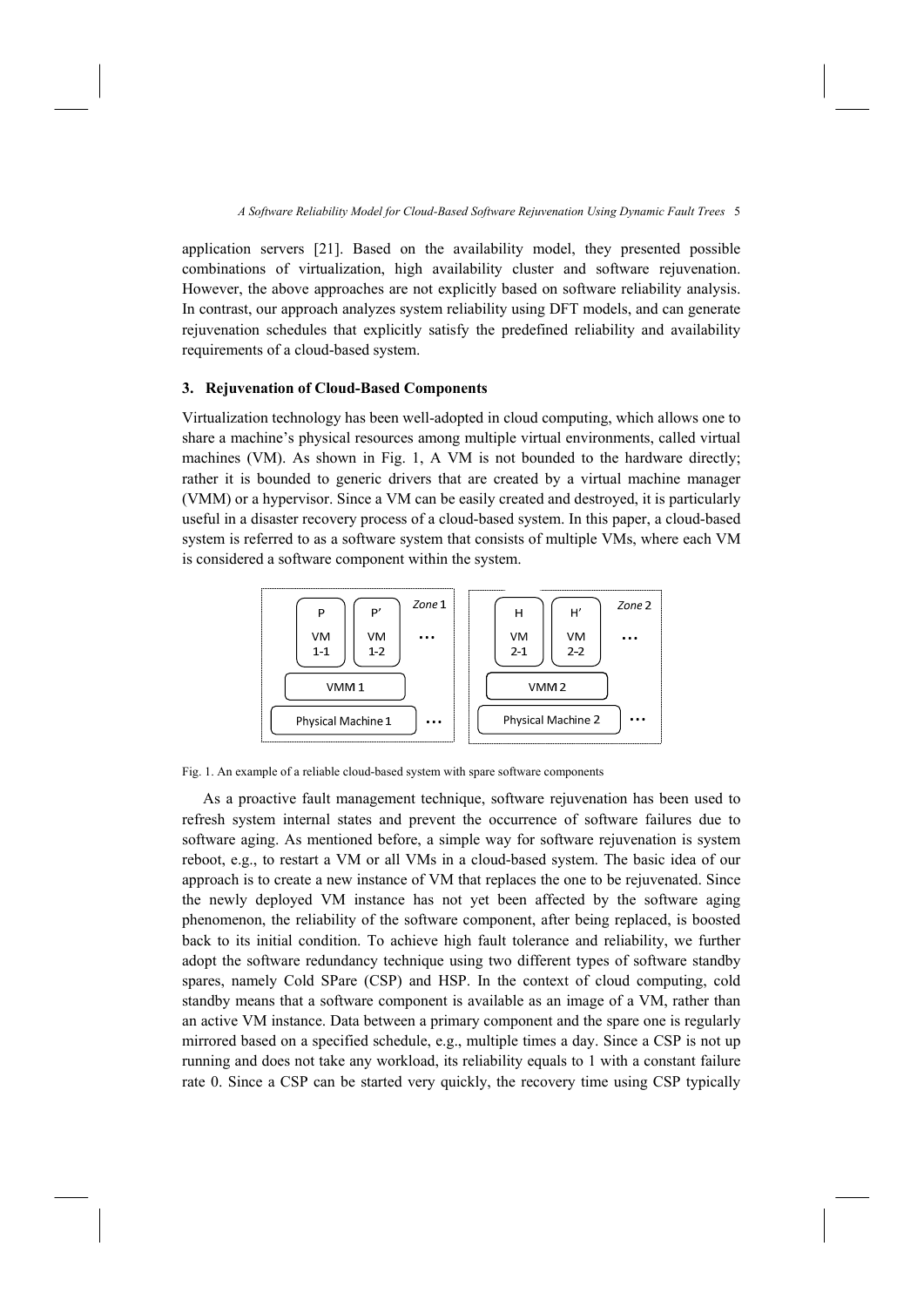takes just a few minutes to no more than two hours. Note that a software-defined CSP is quite difference from a hardware-based CSP in terms of its cost and efficiency. The cost of a software-defined CSP is its storage and very little CPU time for data mirroring; while a hardware-based CSP is a physical device that must be available all the time in order to assure fast failover [3]. Furthermore, a software-defined CSP can be started very quickly, but a hardware-based CSP typically requires manual configuration and adjustment in the event of partial or total failure.

On the other hand, an HSP in the context of cloud computing is a hot standby VM instance. This means that the software component serving as an HSP must be installed and deployed, and must be instantly available when the primary component fails. Although an HSP is deployed and running along with the primary component, it typically does not take any workload for processing user requests. To ensure fault tolerance, critical data of an HSP is mirrored in near real time (e.g., in the range of 200  $\mu$ s) from the primary VM instance. This generally provides a recovery time of a few seconds in case of a failure. Similar to CSP, a software-defined HSP also has much lower cost and works more efficiently than a hardware-based HSP. In our system design, each critical primary component must be equipped with at least one HSP and one CSP in order to maintain the needed reliability. However, when calculating the system reliability, we only need to consider the primary component and its HSP, but not its CSP, as the CSP is not functioning. A CSP is considered for reliability analysis only when it becomes a primary component or a hot spare one. In the following, for simplicity, we denote a primary VM instance/component as *P*, which is active and has a full workload, an HSP as *H*, which is active but does not take any workload, and a CSP as *C*, which is inactive and not functioning at all.

In our approach, a rejuvenation schedule of a cloud-based system is created based on its reliability modeling and the analytical results. When the reliability of a system component or the whole system reaches a predefined threshold, the rejuvenation process is triggered. We assume the rejuvenation process takes about 30 minutes, which is typically sufficient for starting a CSP and transfer all requests to the new VM. As a simple example illustrated in Fig. 1, suppose we have two instances, a primary component *P* and a hot standby one *H*, which are deployed on two different physical machines. The two physical machines usually belong to two different zones (denoted as Zone 1 and Zone 2 in Fig. 1), so a power/network outage in one zone will not affect the availability of the other one [22]. To rejuvenate the whole system, we can start two CSPs *C*1 and *C*2, denoted as *P'* and *H'* in Fig. 1, to replace *P* and *H*, respectively. Although in Fig. 1, *P'* and *H'* are deployed on the same physical machine where *P* and *H* are deployed, respectively, in reality, this is not necessary and both *P'* and *H'* can be deployed on any physical servers.

Once the spare components *P'* and *H'* are up and running, *P'* serves as a new primary component and starts to process new user requests; while *H'* serves as a new HSP, which is kept alive but does not take any workload. Meanwhile, we allow 30 minutes in total for the old components *P* and *H* to finish processing their existing requests. After 30 minutes,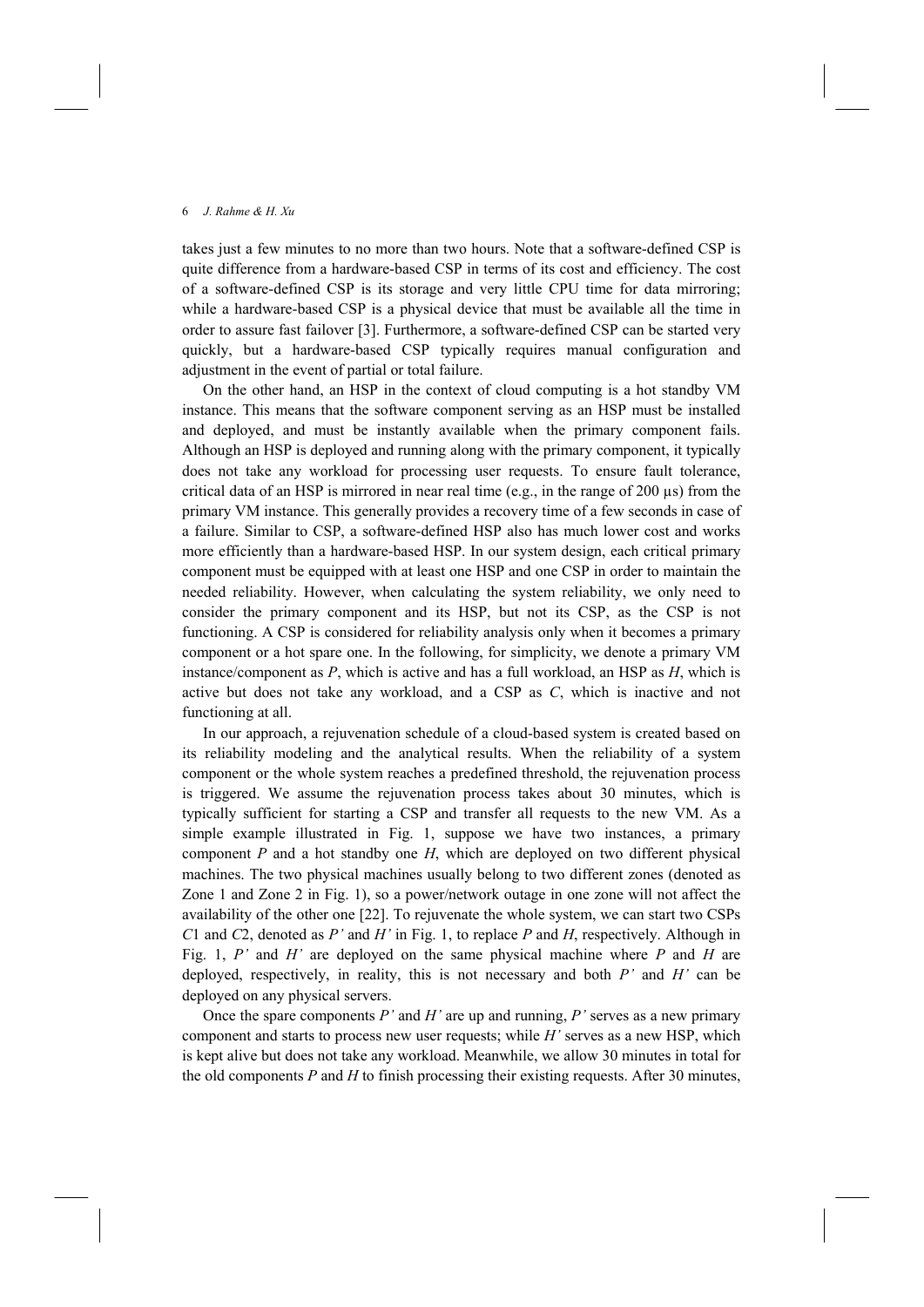we shut down and delete the components *P* and *H*, which shall have been successfully replaced by *P'* and *H'* after the rejuvenation process completes. Finally, two new CSPs *C*1 and *C*2 are created and made ready for the next round of a rejuvenation process. Note that in our rejuvenation strategy, we have chosen to shut down instances *P* and *H* rather than restart and reuse them. This is because different from a physical machine, a VM can be easily created and deployed, thus deploying new instances *P'* and *H'* is a much more efficient way than restarting and reusing *P* and *H*.

During the rejuvenation procedure, we need to consider two scenarios. One scenario is to rejuvenate the major software components all together. In this case, we replicate the whole system when the system reliability reaches its threshold. We call this scenario a system-specific rejuvenation. The second scenario is a component-specific one, where each time we only rejuvenate the critical component whose reliability is typically the lowest one when the system reliability reaches its reliability threshold. As we can see from a case study presented in Section 5, the component-specific rejuvenation would be normally more cost-effective than the system-specific approach.

## **4. Modeling and Analysis Using DFT**

In this section, we first briefly introduce DFT, and then we show how to use DFT to model and analyze the reliability of a cloud-based system subject to software rejuvenation. To simplify matters, we assume that the time-to-failure for each software component (i.e., a VM) has a probability density function (*pdf*) that is exponentially distributed; in other words, all VMs have constant failure rates.

### *4.1. HSP Gate for Cloud-Based Systems*

The fault tree modeling technique was introduced in 1962 at Bell Telephone Lab, which provides a conceptual modeling approach to representing system level reliability in terms of interactions between component reliabilities [3]. Fault tree analysis (FTA) is by far the most commonly used technique for risk and reliability analysis, where the system failure is described in terms of the failure of its components. Standard fault trees are combinatorial models and are built using static gates (e.g., AND-gate, OR-gate, and K/M-gate) and basic events. As combinatorial models can only capture the combination of events without considering the order of occurrences of their failures, they are usually inadequate to model today's complex dynamic systems [23, 24].

DFT augments the standard combinatorial gates of a regular fault tree, and introduces three novel modeling capabilities, namely spare component management and allocation, functional dependency, and failure sequence dependency [25]. These modeling capabilities are realized using three main dynamic gates: the spare gate, the functional dependency gate, and the priority-AND gate. The work done in this paper uses the dynamic spare gates, in particular the HSP and CSP gates. Note that a spare gate has one primary input and one or more alternate inputs (i.e., the spares). The primary input is initially powered on, and when it fails, it is replaced by an alternate input. The spare gate fails when the primary and all the alternate inputs fail. Figure 2 shows an HSP gate with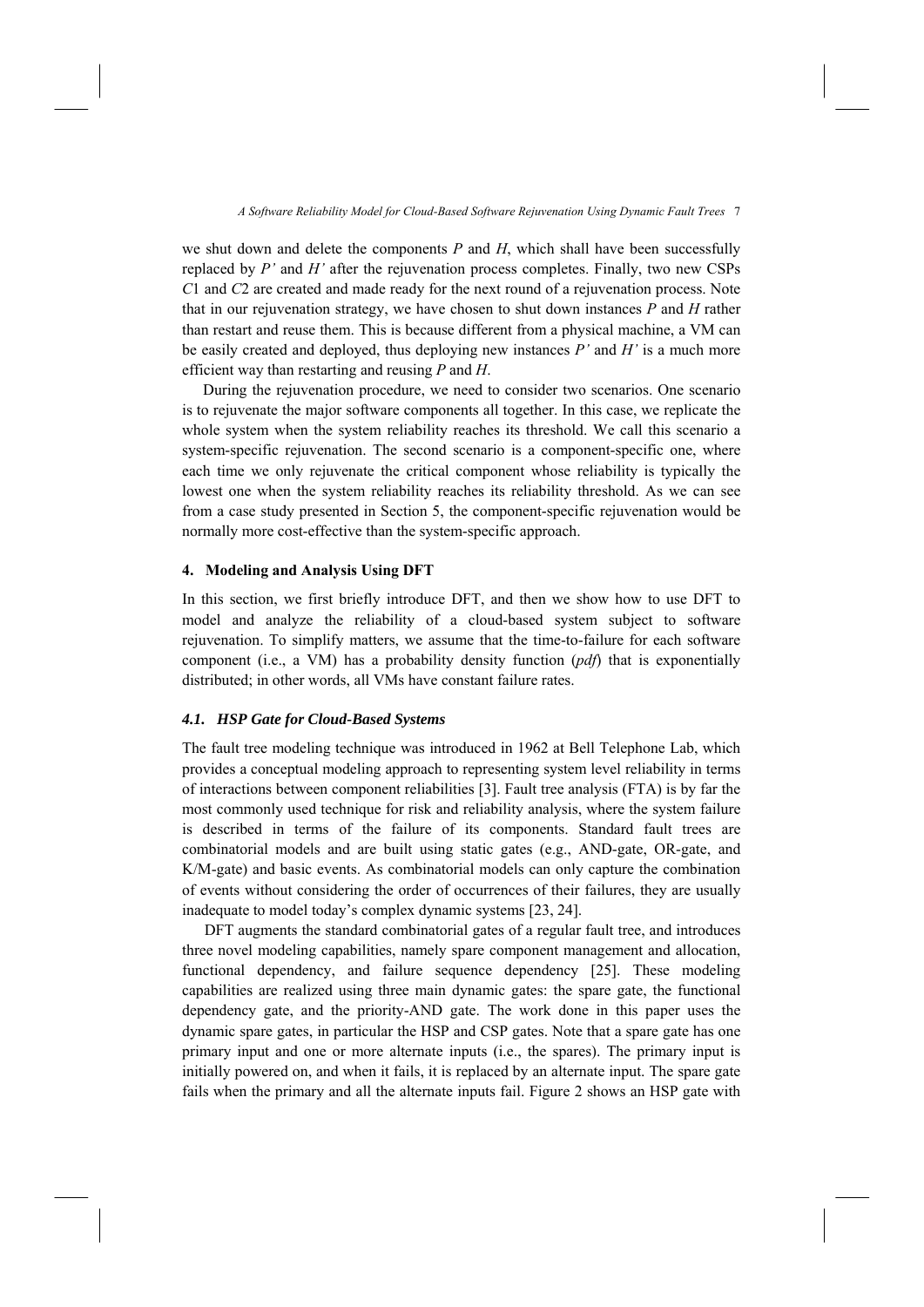one primary component denoted as *P* and one hot spare component denoted as *H*. The HSP gate fails when both of the two components *P* and *H* fail.



Fig. 2. A HSP gate with one primary component P and one hot spare component H

Suppose the constant failure rates of components *P* and *H* are  $\lambda_P$  and  $\lambda_H$ , respectively. Since *H* does not take any workload when *P* is functioning, its failure rate  $\lambda_H$  is typically lower than *λP*. When *P* fails, *H* takes over *P*'s workload, and behaves as a primary component. *H* now has a higher constant failure rate  $\lambda_{H*}$  than  $\lambda_H$  due to the software aging phenomenon with *H*'s full workload. For this reason, we call the spare component *H*, after its role transition,  $H^*$ . Note that  $\lambda_{H^*}$  and  $\lambda_P$  do not have to be equal because P and H may have different configurations.

There are two scenarios when the HSP gate fails. In the first scenario, *P* fails before *H* fails. This case is illustrated as "Case 1" in Fig. 3, where *P* fails at  $\tau_1$  and  $H^*$  fails at  $\tau_2$ , with  $\tau_1 < \tau_2$ . In the second scenario, *H* fails before *P* fails. In this case, *H* does not have a chance to behave as a primary component, and the failure of *P* immediately leads to the failure of the HSP gate. This case is illustrated as "Case 2" in Fig. 3, where  $\tau_2 < \tau_1$ .



Fig. 3. Two cases for the failure of an HSP gate (Case 1: P fails before H; Case 2: H fails before P)

We now derive the reliability function  $R(t)$  of the HSP gate by considering the above two cases.

**Case 1:** *P* fails before *H* fails, denoted as  $P \prec H$ . In this case, it is guaranteed that *H* does not fail during (0, *τ*1]. After *P* fails, *H* takes over the workload and becomes *H\**. Intuitively, the distribution function  $F_{P \prec H}(t)$  of the HSP gate, i.e., the probability that the HSP gate fails during (0, *t*] can be calculated as in Eq. (1).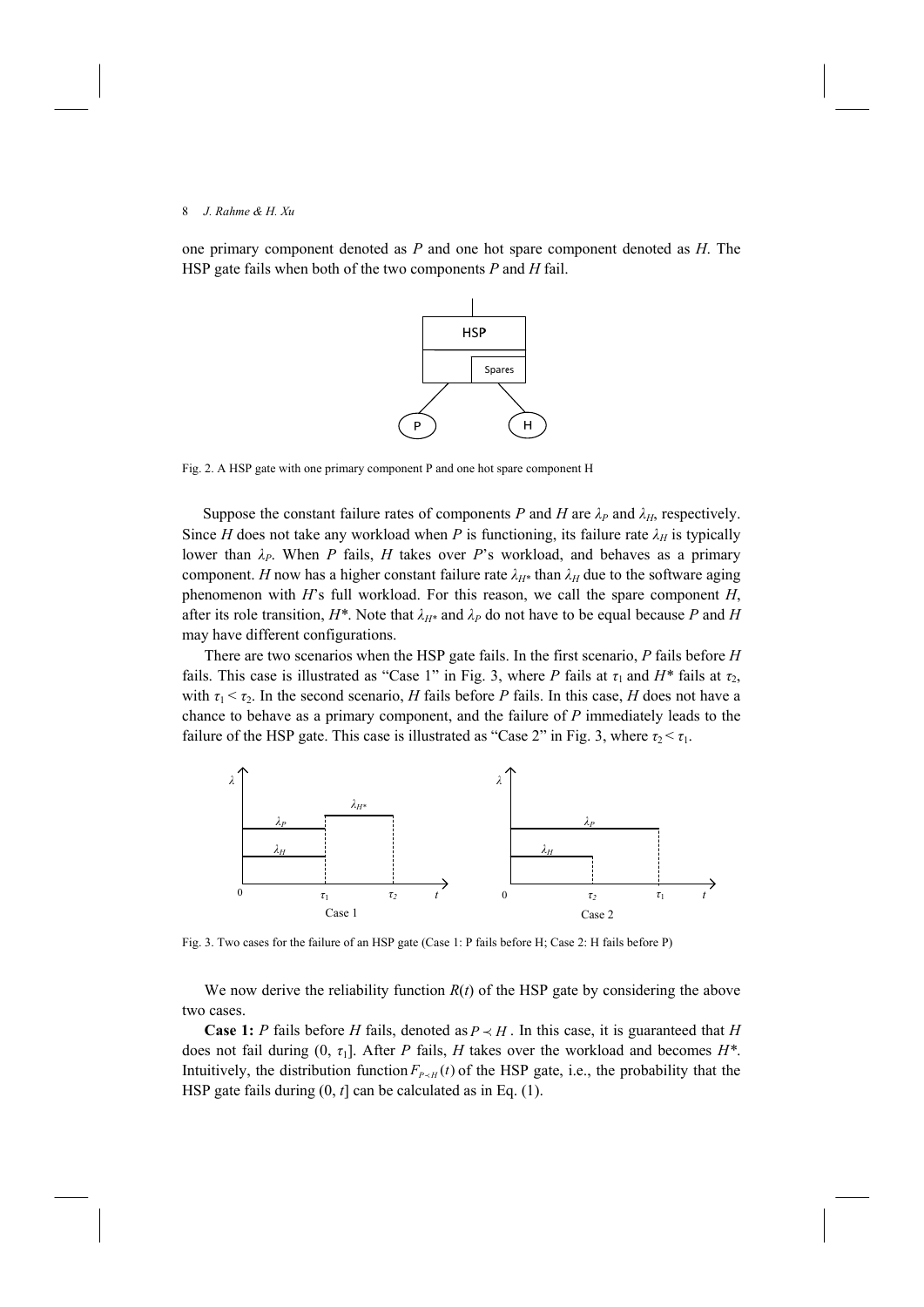$$
F_{P \prec H}(t) = \Pr_{P \prec H}(T \le t) = \int_{0}^{t} \int_{\tau_1}^{t} (\lambda_P e^{-\lambda_P \tau_1}) (\lambda_H e^{-\lambda_H \tau_2}) d\tau_2 d\tau_1
$$
 (1)

However, Eq. (1) works only when  $\lambda_{H^*} = \lambda_H$ , i.e., the constant failure rate of *H* does not change after it switches its role from a spare component to a primary one at time *τ*1. When  $\lambda_{H^*} > \lambda_H$ , as we can see from Fig. 4, the integration of the *pdf* of  $H^*$  from  $\tau_1$  to *t* does not give the correct unreliability of the component at time *t*, because it incorrectly assumes that the component behaves as *H*\* starting from time 0. Since the component actually behaves as *H* during  $(0, \tau_1]$ , the unreliability of  $H^*$  at time  $\tau_1$  equals the unreliability of *H* at  $\tau_1$  rather than the unreliability calculated by the integration of the *pdf* of *H\** from 0 to *τ*1. This requires us to calculate a new starting integration time *τH*\* for *H\** such that the unreliability of  $H^*$  at  $\tau_{H^*}$  (represented by the shaded area under the *pdf* of *H*<sup>\*</sup>) is equal to the unreliability of *H* at  $\tau_1$  (represented by the shaded area under the *pdf* of *H*). As the *pdf*s of *H* and  $H^*$  are  $f(\tau) = \lambda_H e^{-\lambda_H \tau}$  and  $f(\tau) = \lambda_{H^*} e^{-\lambda_H \tau}$ , respectively, such a relationship between *H* and *H*\* can be described as in Eq. (2).

$$
\int_{0}^{\tau_{H^*}} \lambda_{H^*} e^{-\lambda_{H^*} \tau} d\tau = \int_{0}^{\tau_1} \lambda_H e^{-\lambda_H \tau} d\tau
$$
 (2)

Solving Eq. (2), we have  $\tau_{H^*} = \frac{\lambda_H}{\lambda_{H^*}} \tau_1$  $H^* = \frac{\lambda_H}{\lambda_H^*} \tau_1$ . Since *H*<sup>\*</sup> fails during a period of time (*t*-*τ*<sub>1</sub>), the integration range for  $H^*$  now becomes  $\left[\frac{\lambda_H}{\lambda_{H^*}}\tau_1\right]$  $\frac{\lambda_H}{H^*}\tau_1$ ,  $t-\tau_1+\frac{\lambda_H}{\lambda_{H^*}}\tau_1$  $t - \tau_1 + \frac{\lambda_H}{\lambda_H} \tau_1$ . Based on the above analysis, the probability of *P* fails before *H* fails can be calculated as in Eq. (3).



Fig. 4. The initial unreliability of H\* when P fails (i.e., the unreliability of H at time  $\tau_1$ )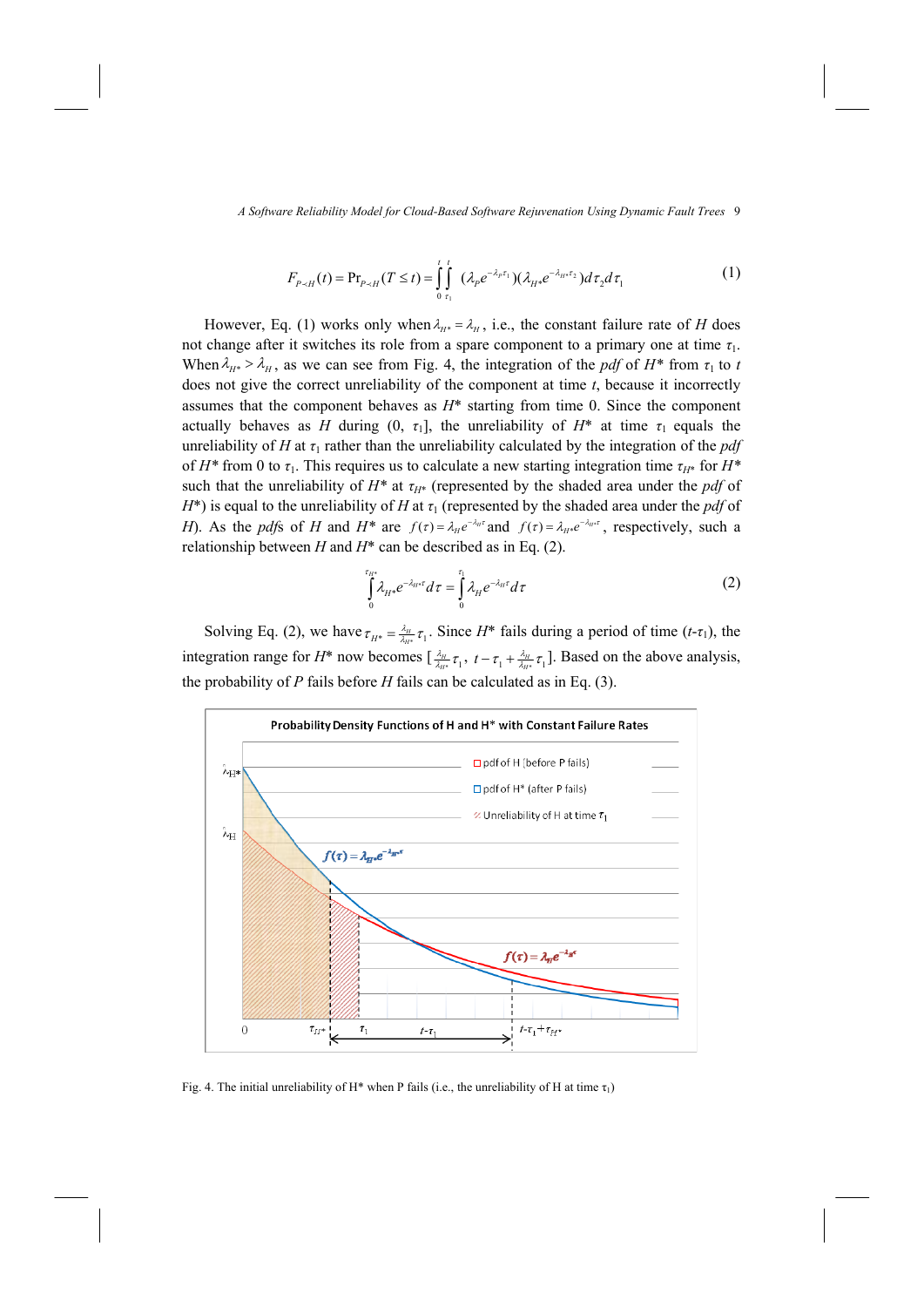$$
F_{P \prec H}(t) = \Pr_{P \prec H}(T \le t) = \int_{0}^{t-\tau_{1} + \frac{\lambda_{H}}{\lambda_{H^{*}}}\tau_{1}} \int_{\frac{\lambda_{H}}{\lambda_{H^{*}}}\tau_{1}}^{t-\tau_{1} + \frac{\lambda_{H}}{\lambda_{H^{*}}}\tau_{1}} (\lambda_{P}e^{-\lambda_{P}\tau_{1}})(\lambda_{H^{*}}e^{-\lambda_{H^{*}}\tau_{2}})d\tau_{2}d\tau_{1}
$$
\n(3)

To simplify the integration range for  $H^*$ , we can substitute  $u(\tau_2) = \tau_2 - \frac{\lambda_H}{\lambda_H \tau_1} \tau_1$  $u(\tau_2) = \tau_2 - \frac{\lambda_H}{\lambda_H \cdot \tau_1} \tau_1$  for variable  $\tau_2$  in Eq. (3), and derive the distribution function  $F_{P \sim H}(t)$  of the HSP gate appearing in Case 1 as in Eq. (4).

$$
F_{P \prec H}(t) = \Pr_{P \prec H}(T \le t)
$$
\n
$$
= \int_{0}^{t} \int_{0}^{t-\tau_{1}} (\lambda_{P}e^{-\lambda_{P}\tau_{1}})(\lambda_{H^{*}}e^{-\lambda_{H^{*}}(u+\frac{\lambda_{H}}{\lambda_{H^{*}}}\tau_{1})})dud\tau_{1}
$$
\n
$$
= \int_{0}^{t} \int_{0}^{t-\tau_{1}} (\lambda_{P}e^{-(\lambda_{P}+\lambda_{H})\tau_{1}})(\lambda_{H^{*}}e^{-\lambda_{H^{*}}u})dud\tau_{1}
$$
\n
$$
= \int_{0}^{t} (\lambda_{P}e^{-(\lambda_{P}+\lambda_{H})\tau_{1}})(1-e^{-\lambda_{H^{*}}(t-\tau_{1})})d\tau_{1}
$$
\n
$$
= \frac{\lambda_{P}}{\lambda_{P}+\lambda_{H}}(1-e^{-(\lambda_{P}+\lambda_{H})t}) - \frac{\lambda_{P}}{\lambda_{P}+\lambda_{H}-\lambda_{H^{*}}}e^{-\lambda_{H^{*}}t}(1-e^{-(\lambda_{P}+\lambda_{H}-\lambda_{H^{*}})t})
$$
\n
$$
= \frac{\lambda_{P}}{\lambda_{P}+\lambda_{H}}(1-e^{-(\lambda_{P}+\lambda_{H})t}) + \frac{\lambda_{P}}{\lambda_{P}+\lambda_{H}-\lambda_{H^{*}}}(e^{-(\lambda_{P}+\lambda_{H})t}-e^{-\lambda_{H^{*}}t})
$$
\n(4)

**Case 2:** *H* fails before *P* fails, denoted as  $H \prec P$ . In this case, it is guaranteed that *P* does not fail during  $(0, \tau_2]$ . The distribution function  $F_{H\prec P}(t)$  of the HSP gate, i.e., the probability that the HSP gate fails during (0, *t*] can be calculated as in Eq. (5).

$$
F_{P \prec H}(t) = \Pr_{H \prec P}(T \le t)
$$
\n
$$
= \int_{0}^{t} \int_{\tau_2}^{t} (\lambda_P e^{-\lambda_P \tau_1}) (\lambda_H e^{-\lambda_H \tau_2}) d\tau_1 d\tau_2
$$
\n
$$
= \int_{0}^{t} (e^{-\lambda_P \tau_2} - e^{-\lambda_P t}) (\lambda_H e^{-\lambda_H \tau_2}) d\tau_2
$$
\n
$$
= \int_{0}^{t} \lambda_H (e^{-(\lambda_P + \lambda_H) \tau_2} - e^{-\lambda_P t} e^{-\lambda_H \tau_2}) d\tau_2
$$
\n
$$
= \frac{\lambda_H}{\lambda_P + \lambda_H} (1 - e^{-(\lambda_P + \lambda_H) t}) - e^{-\lambda_P t} (1 - e^{-\lambda_H t})
$$
\n
$$
= 1 - e^{-\lambda_P t} - \frac{\lambda_P}{\lambda_P + \lambda_H} (1 - e^{-(\lambda_P + \lambda_H) t})
$$

As the two cases are completely independent, the unreliability of the HSP gate at time *t* is the summation of the unreliability values of the two cases at time *t*. Thus, we derive the unreliability function  $U(t)$  of the HSP gate as in Eq. (6).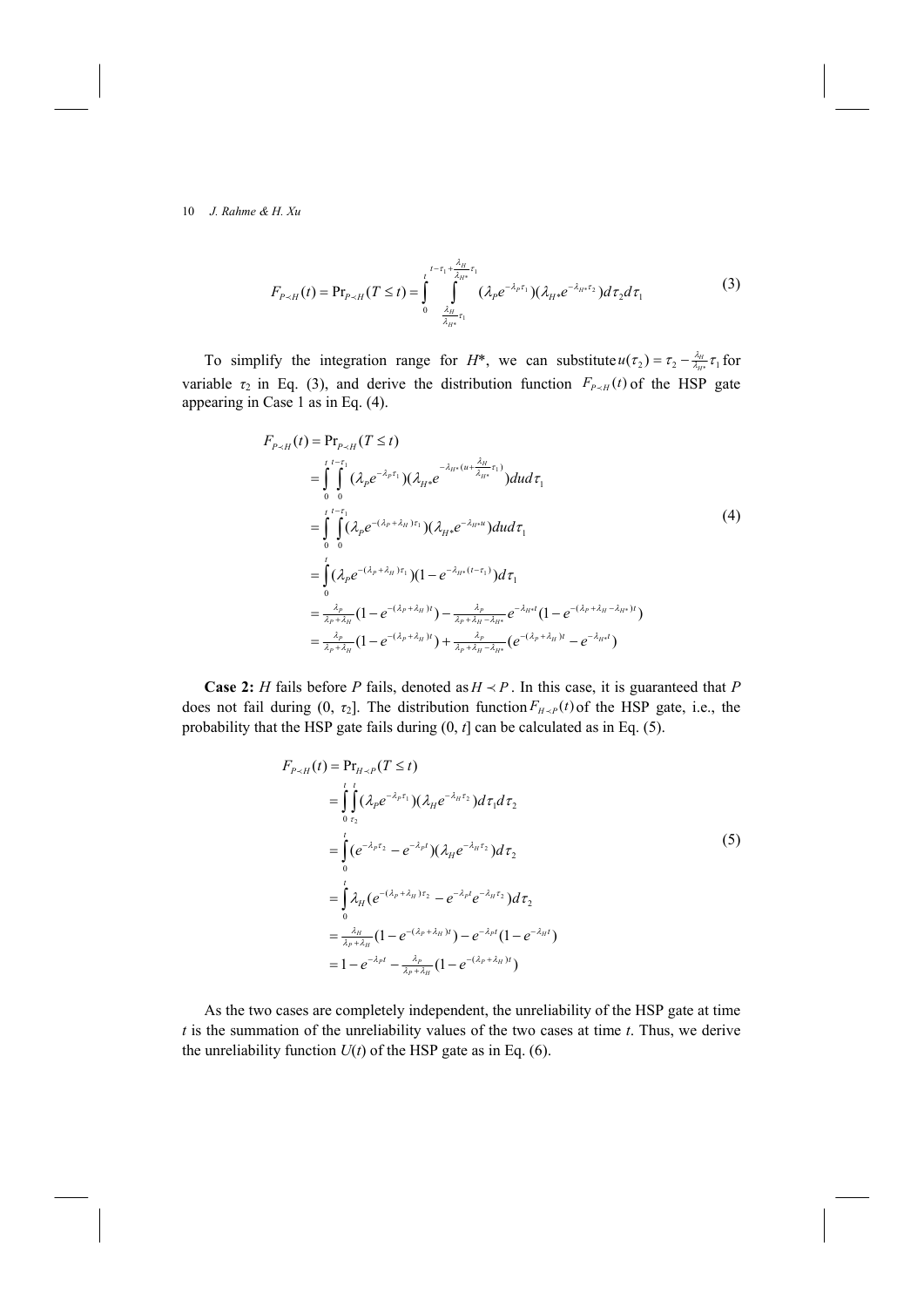$$
U(t) = F_{P \times H}(t) + F_{H \times P}(t)
$$
  
=  $\frac{\lambda_P}{\lambda_P + \lambda_H} (1 - e^{-(\lambda_P + \lambda_H)t}) + \frac{\lambda_P}{\lambda_P + \lambda_H - \lambda_H} (e^{-(\lambda_P + \lambda_H)t} - e^{-\lambda_H t}) +$   
 $1 - e^{-\lambda_P t} - \frac{\lambda_P}{\lambda_P + \lambda_H} (1 - e^{-(\lambda_P + \lambda_H)t})$   
=  $1 - e^{-\lambda_P t} + \frac{\lambda_P}{\lambda_P + \lambda_H - \lambda_H} (e^{-(\lambda_P + \lambda_H)t} - e^{-\lambda_H t})$  (6)

Accordingly, the reliability function  $R(t)$  of the HSP gate can be derived as in Eq. (7).

$$
R(t) = 1 - U(t) = e^{-\lambda_P t} + \frac{\lambda_P}{\lambda_P + \lambda_H - \lambda_{H^*}} \left( e^{-\lambda_{H^*} t} - e^{-(\lambda_P + \lambda_H)t} \right)
$$
(7)

It is worth noting that there is an obvious but subtle third case, where components *P* and *H* fail exactly at the same time, denoted as  $P = H$ . As the probability of failure associated with the event  $[T = \tau]$  is 0, i.e., the probability that either *P* or *H* fails during  $[\tau]$ , *τ*] is 0, the unreliability of the HSP gate in the third case  $P = H$  must equal 0. This result can be easily derived as in Eq. (8), where *P* fails at time  $\tau_1$  during (0, *t*], and *H* fails exactly at the same time  $\tau_1$  when *P* fails.

$$
\Pr_{P=H}(T \leq t) = \int_{0}^{t} \int_{\tau_1}^{t_1} (\lambda_H e^{-\lambda_H \tau_2}) (\lambda_P e^{-\lambda_P \tau_1}) d\tau_2 d\tau_1 = \int_{0}^{t} (e^{-\lambda_H \tau_1} - e^{-\lambda_H \tau_1}) (\lambda_P e^{-\lambda_P \tau_1}) d\tau_1 = 0 \tag{8}
$$

### *4.2. Verifying the Reliability Function Using CTMC*

To formally verify the correctness of the reliability function *R*(*t*) of the HSP gate derived in Section 4.1, we now use a CTMC model and solve its state equations.

Figure 5 shows the CTMC model corresponding to the HSP gate given in Fig. 2. There are four states 1 to 4 defined in the CTMC model, which are denoted as *PH*, *P*, *H\**, and *FAILURE*, respectively. The state *PH* (State 1) refers to the one in which both the primary component and the hot spare one are functioning. When the hot spare component or the primary one fails, the model enters its *P* state (State 2) or *H\** state (State 3), respectively. Note that we denote State 3 as *H\** instead of *H* because in State 3, the hot spare component has a different failure rate as the one in State 1.



Fig. 5. The CTMC model of the HSP gate in Fig. 2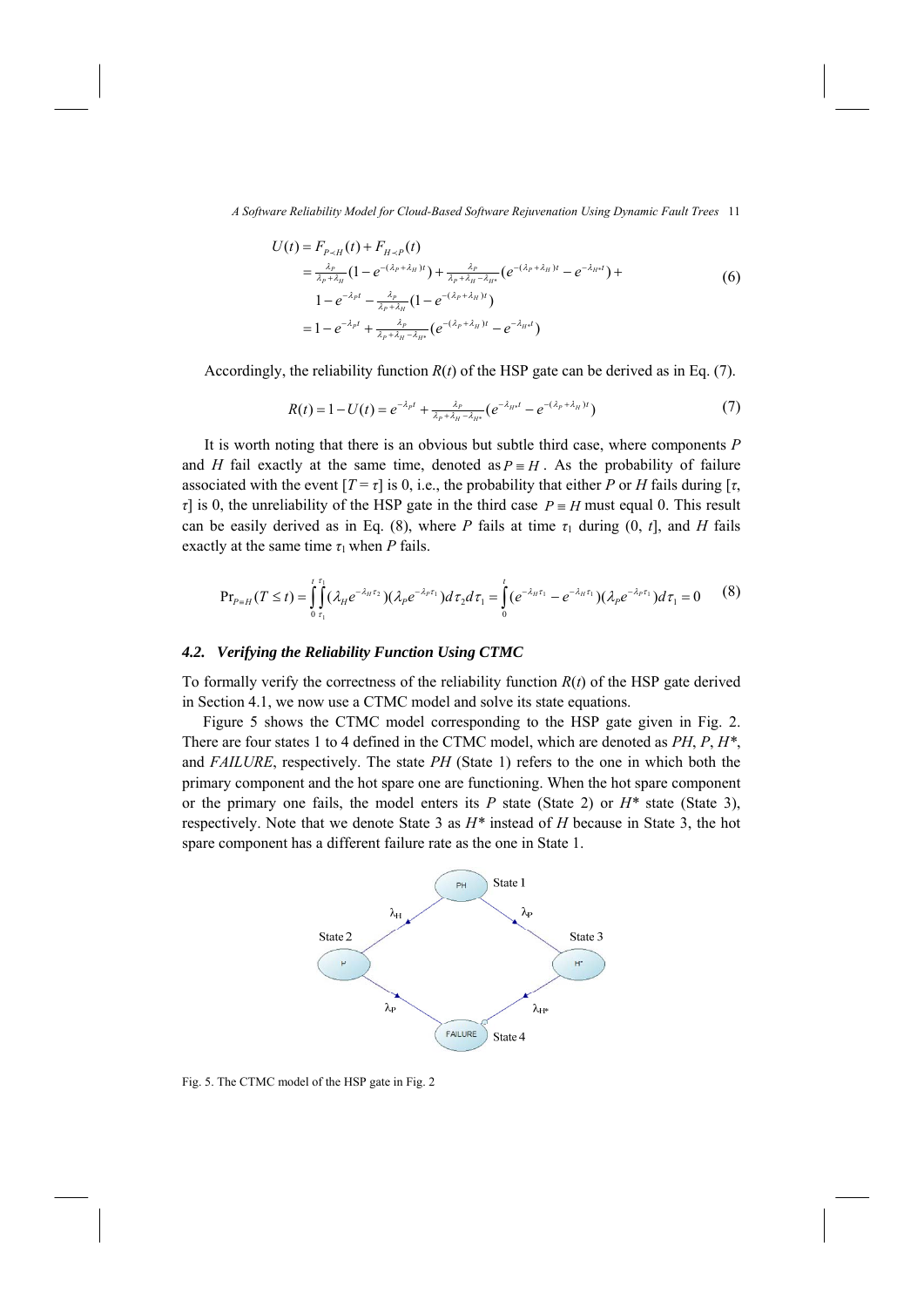Let  $P_i(t)$  be the probability of the system in state *i* at time *t*, where  $1 \le i \le 4$ , and  $P_{ij}(dt)$  $= P[X(t+dt) = j | X(t) = i]$  be the incremental transition probability with random variable *X*(*t*). The following matrix  $[P_{ij}(dt)]$ , where  $1 \le i, j \le 4$ , is the incremental one-step transition matrix [4] of the CTMC defined in Fig. 5.

$$
[P_{ij}(dt)] = \begin{bmatrix} 1 - (\lambda_p + \lambda_H)dt & \lambda_H dt & \lambda_p dt & 0 \\ 0 & 1 - \lambda_p dt & 0 & \lambda_p dt \\ 0 & 0 & 1 - \lambda_H dt & \lambda_H dt \\ 0 & 0 & 0 & 1 \end{bmatrix}
$$
 (9)

The matrix  $[P_{ij}(dt)]$ , where  $1 \le i, j \le 4$ , is a stochastic matrix with each row sums to 1. This matrix provides the probabilities for each state either remaining (when  $i = j$ ) or transit to a different state (when  $i \neq j$ ) during the time interval *dt*. Given the initial probabilities of the states, the matrix can be used to describe the state transition process completely. From the matrix defined in Eq. (9), we can derive the following relations as in Eqs. (10.1-10.4).

$$
P_1(t+dt) = (1 - (\lambda_p + \lambda_H)dt)P_1(t)
$$
\n(10.1)

$$
P_2(t + dt) = (\lambda_H dt) P_1(t) + (1 - \lambda_p dt) P_2(t)
$$
\n(10.2)

$$
P_3(t+dt) = (\lambda_p dt)P_1(t) + (1 - \lambda_{H*} dt)P_3(t)
$$
\n(10.3)

$$
P_4(t+dt) = (\lambda_p dt) P_2(t) + (\lambda_{H^*} dt) P_3(t) + P_4(t)
$$
\n(10.4)

where the initial probabilities are defined by the probability of the system being at State 1. Thus we have  $P_1(0) = 1$ , and  $P_2(0) = P_3(0) = P_4(0) = 0$ . As *dt* goes to 0, we derive a set of linear first-order differential equations as in Eqs. (11.1-11.4), which are state equations of the CTMC model.

$$
P_1'(t) = \lim_{dt \to 0} \frac{P_1(t + dt) - P_1(t)}{dt} = -(\lambda_P + \lambda_H) P_1(t)
$$
\n(11.1)

$$
P_2'(t) = \lim_{dt \to 0} \frac{P_2(t + dt) - P_2(t)}{dt} = \lambda_H P_1(t) - \lambda_P P_2(t)
$$
\n(11.2)

$$
P_3'(t) = \lim_{dt \to 0} \frac{P_3(t + dt) - P_3(t)}{dt} = \lambda_p P_1(t) - \lambda_{H^*} P_3(t)
$$
\n(11.3)

$$
P_4'(t) = \lim_{dt \to 0} \frac{P_4(t + dt) - P_4(t)}{dt} = \lambda_p P_2(t) + \lambda_{H^*} P_3(t)
$$
\n(11.4)

The state equations defined in Eqs. (11.1-11.4) can be solved using Laplace transformation, which allows to transform a linear first order differential equation into a linear algebraic equation that is easy to solve.

Let the Laplace transformation of  $P_i(t)$  be  $F_i(s)$  as defined in Eq. (12.1), the Laplace transformation of  $P_i'(t)$  can be derived as in Eq. (12.2).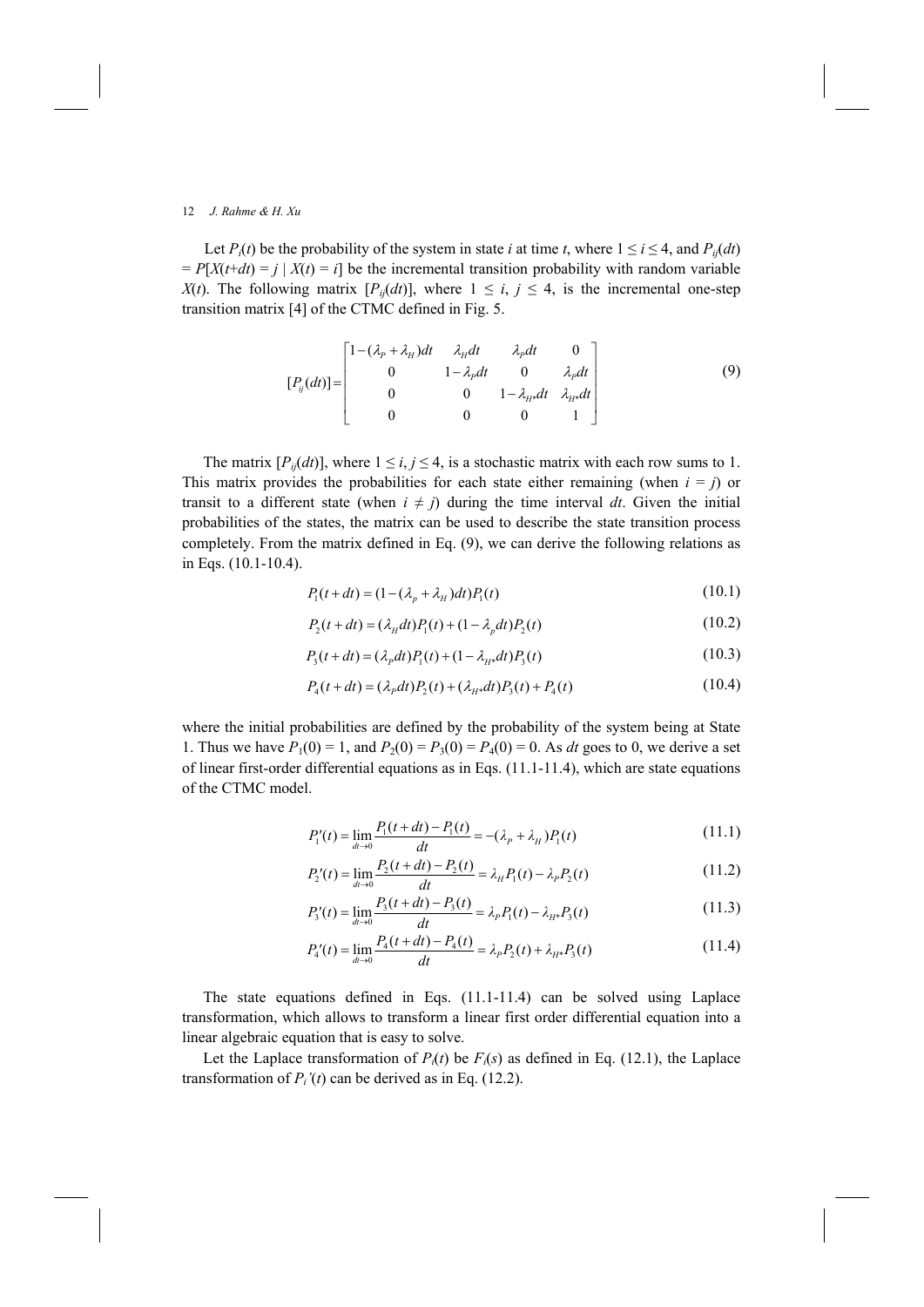$$
L\{P_i(t)\}(s) = \int_{0}^{\infty} e^{-st} P_i(t)dt = F_i(s)
$$
\n(12.1)

$$
L\{P_i^{\prime}(t)\}(s) = \int_{0}^{\infty} e^{-st} P_i^{\prime}(t)dt = sF_i(s) - P_i(0)
$$
\n(12.2)

Now apply the Laplace transformations defined in Eqs. (12.1-12.2) to both sides of the Eqs. (11.1-11.4), we can derive Eqs. (13.1-13.4).

$$
sF_1(s) - P_1(0) = -(\lambda_p + \lambda_H)F_1(s)
$$
\n(13.1)

$$
sF_2(s) - P_2(0) = \lambda_H F_1(s) - \lambda_P F_2(s)
$$
\n(13.2)

$$
sF_3(s) - P_3(0) = \lambda_p F_1(s) - (\lambda_{H^*}) F_3(s)
$$
\n(13.3)

$$
sF_4(s) - P_4(0) = \lambda_p F_2(s) + (\lambda_{H^*}) F_3(s)
$$
\n(13.4)

Substituting the initial probabilities  $P_i(0)$ , where  $1 \le i \le 4$ , into Eqs. (13.1-13.4), we can solve  $F_1(s)$ ,  $F_2(s)$  and  $F_3(s)$ . By further applying *inverse* Laplace transformation to  $F_1(s)$ ,  $F_2(s)$  and  $F_3(s)$ , we can solve the original linear first order differential equations in Eqs. (10.1-10.3) as follows.

$$
F_1(s) = \frac{1}{(s + \lambda_p + \lambda_H)} \Rightarrow P_1(t) = e^{-(\lambda_p + \lambda_H)t}
$$
  
\n
$$
F_2(s) = \frac{\lambda_H}{(s + \lambda_p + \lambda_H)(s + \lambda_p)} \Rightarrow P_2(t) = e^{-\lambda_p t} - e^{-(\lambda_p + \lambda_H)t}
$$
  
\n
$$
F_3(s) = \frac{\lambda_p}{(s + \lambda_p + \lambda_H)(s + \lambda_H)} \Rightarrow P_3(t) = \frac{\lambda_p}{\lambda_p + \lambda_H - \lambda_H s} (e^{-\lambda_H t} - e^{-(\lambda_p + \lambda_H)t})
$$

The reliability function  $R(t)$  is the summation of  $P_1(t)$ ,  $P_2(t)$  and  $P_3(t)$ , which can be calculated as in Eq. (14),

$$
R(t) = P_1(t) + P_2(t) + P_3(t) = e^{-\lambda_p t} + \frac{\lambda_p}{\lambda_p + \lambda_{\mu} - \lambda_{\mu^*}} \left( e^{-\lambda_{\mu^*} t} - e^{-(\lambda_p + \lambda_{\mu})t} \right)
$$
(14)

It is easy to see that Eq. (14) gives exactly the same formula as the one defined in Eq. (7); thus, it verifies the correctness of our proposed analytical approach for calculating the reliability of the HSP gate at time *t*. Note that  $P_4(t)$  is the probability that the system is in its *FAILURE* state at time  $t$ . Therefore,  $P_4(t)$  actually defines the system unreliability function  $U(t) = P_4(t) = 1 - R(t)$ .

### *4.3. Modeling and Analysis Using DFT in Two Phases*

To model and analyze the reliability of a cloud-based system with spare components, we consider two different phases. **Phase 1** represents the pre-rejuvenation stage where the reliability analysis is based on the failure rates of the primary components and their HSPs. CSPs are not considered in this phase because they cannot take over the system load instantly when both the primary and hot spare components fail. We model the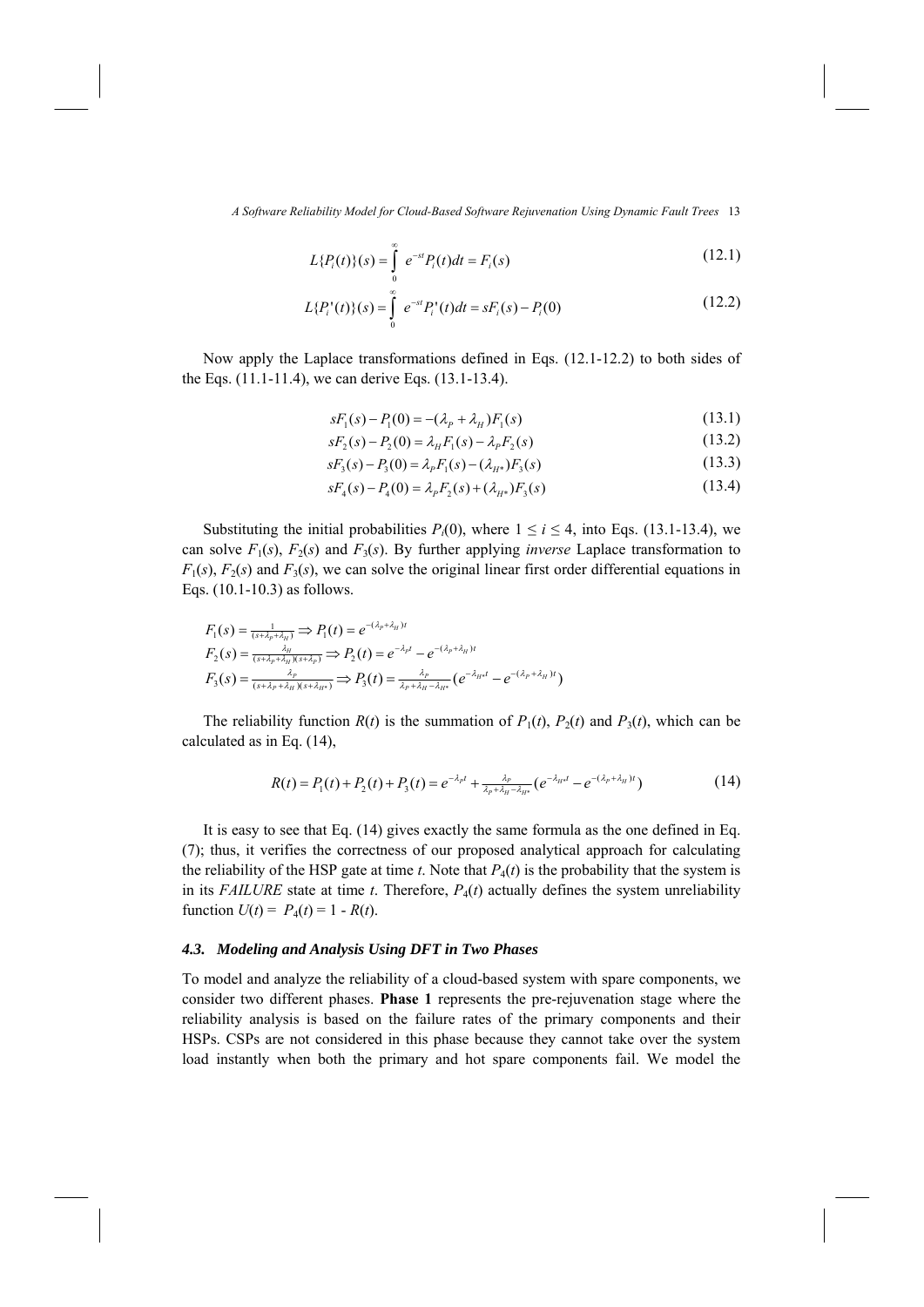system reliability using DFT, and then calculate its reliability based on the reliability function of HSP gate derived in Section 4.1.

**Phase 2** is the software rejuvenation phase. When the predefined reliability threshold is reached, the software rejuvenation process is initiated, and the system enters this phase. As we have mentioned, there are two rejuvenation scenarios, namely the system-specific rejuvenation and the component-specific one. To illustrate the basic idea of calculating the system reliability in this phase, we use the first scenario as an example, where the whole system is rejuvenated. In this scenario, we start two CSPs *P'* and *H'* to replace *P* and *H*, respectively. During the rejuvenation period, all four software components *P*, *H*, *P'* and *H'* coexist and are functioning. As shown in Fig. 6, the dynamic fault tree model is decomposed into 2 subtrees, *S*1 and *S*2, which are all HSP gates that are connected by an AND-gate. This is because the system fails only when both of the two HSP gates fail, and the failure of a single HSP gate during the rejuvenation phase will not lead to the failure of the whole system. Subtree *S*1 consists of components *P* and *H* that are to be rejuvenated; while subtree *S*2 consists of the newly deployed components *P'* and *H'*, which are used to replace *P* and *H*. As both *S*1 and *S*2 are defined as HSP gates, they can be computed using the same analysis technique as described in Phase 1.



Fig. 6. A DFT model with 2 HSP gates (Phase 2)

Once we have the distribution functions of *S*1 and *S*2, the static gate, i.e., the ANDgate, can be easily solved using the sum-of-disjoint-products (SDP) method [3]. Specifically, to calculate the reliability of the whole system in this phase, we first calculate the unreliability functions  $U_{S1}(t)$  and  $U_{S2}(t)$  for *S*1 and *S*2, respectively. Then the reliability of the AND-gate can be calculated as in Eq. (15).

$$
R(t) = 1 - U_{AND}(t) = 1 - U_{S1}(t)^* U_{S2}(t)
$$
\n(15)

In the following case study, we will consider both of the two scenarios during the rejuvenation process, where Scenario 1 involves rejuvenation of the whole system, and in this case, we need to replicate all major software components when the system reliability reaches the threshold. On the other hand, Scenario 2 is component specific, thus we only rejuvenate the most critical component whose reliability is the lowest when the system reliability reaches its threshold.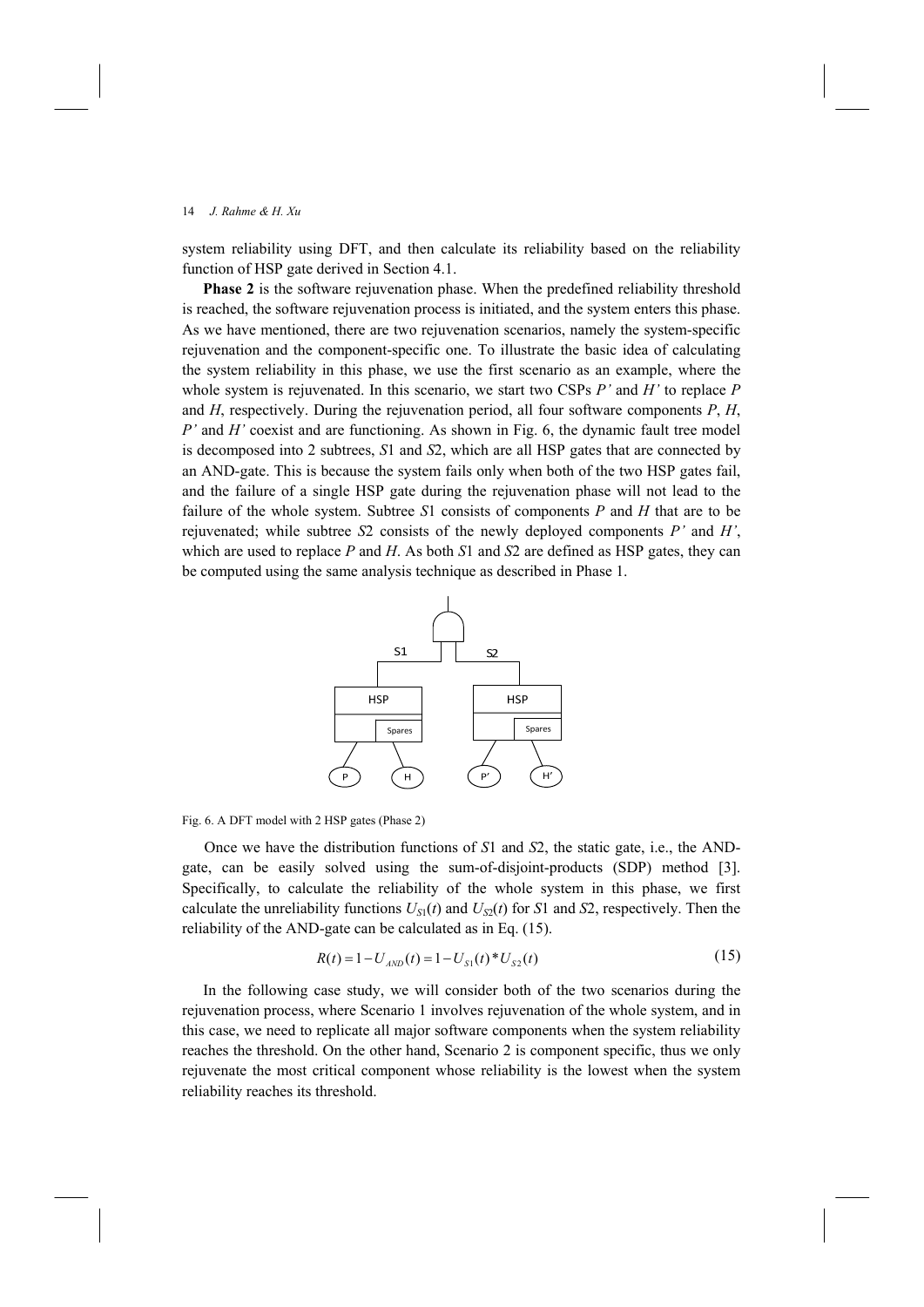### **5. Case Study**

A challenging task in cloud computing is to correctly measure the reliability of a cloudbased system and maintain its high reliability. In this case study, we show how to model and analyze the reliability of a cloud-based system using DFT, and then estimate an effective rejuvenation schedule that meets the high reliability requirement of the system. We consider a typical cloud-based system as shown in Fig. 7, which consists of an application server *PA* and a database server *PB*. To enhance the system reliability, two hot spare components *HA* and *HB* are set up for *PA* and *PB*, respectively, which are ready to take over the workload once the primary ones fail. Note that each of the servers is deployed in different zones for fault-tolerance purpose [22]. As a clarification for the reliability analysis in this case study, we view a VM with its OS, the server software and the deployed services as a single software component. In addition, we only consider the reliability of the servers within the box drawn with dashed lines, and assume the proxy server's reliability is ideal. Furthermore, we assume that the proxy server and the application server can monitor and detect failures of the application server and the database server, respectively.



Fig. 7. A cloud-based system with 2 servers and their HSPs

To ensure a high reliability of the system, we set a reliability threshold of 0.99, and assume the constant failure rates of the servers be  $\lambda_{PA} = 0.004$ ,  $\lambda_{HA} = 0.0025$ ,  $\lambda_{PB} = 0.005$ , and  $\lambda_{HB}$  = 0.003. Note that the failure rates of the hot spare components are lower than their corresponding primary ones because the spare components do not take any workload when the primary ones are functioning. However, when a primary server fails, the associated hot spare component takes over the workload; in this case, its failure rate will increase accordingly. We assume the hot spare components have the same configurations as their associated primary ones, thus we have  $\lambda_{H A^*} = \lambda_{P A} = 0.004$  and  $\lambda_{H B^*}$  $= \lambda_{PB} = 0.005$ .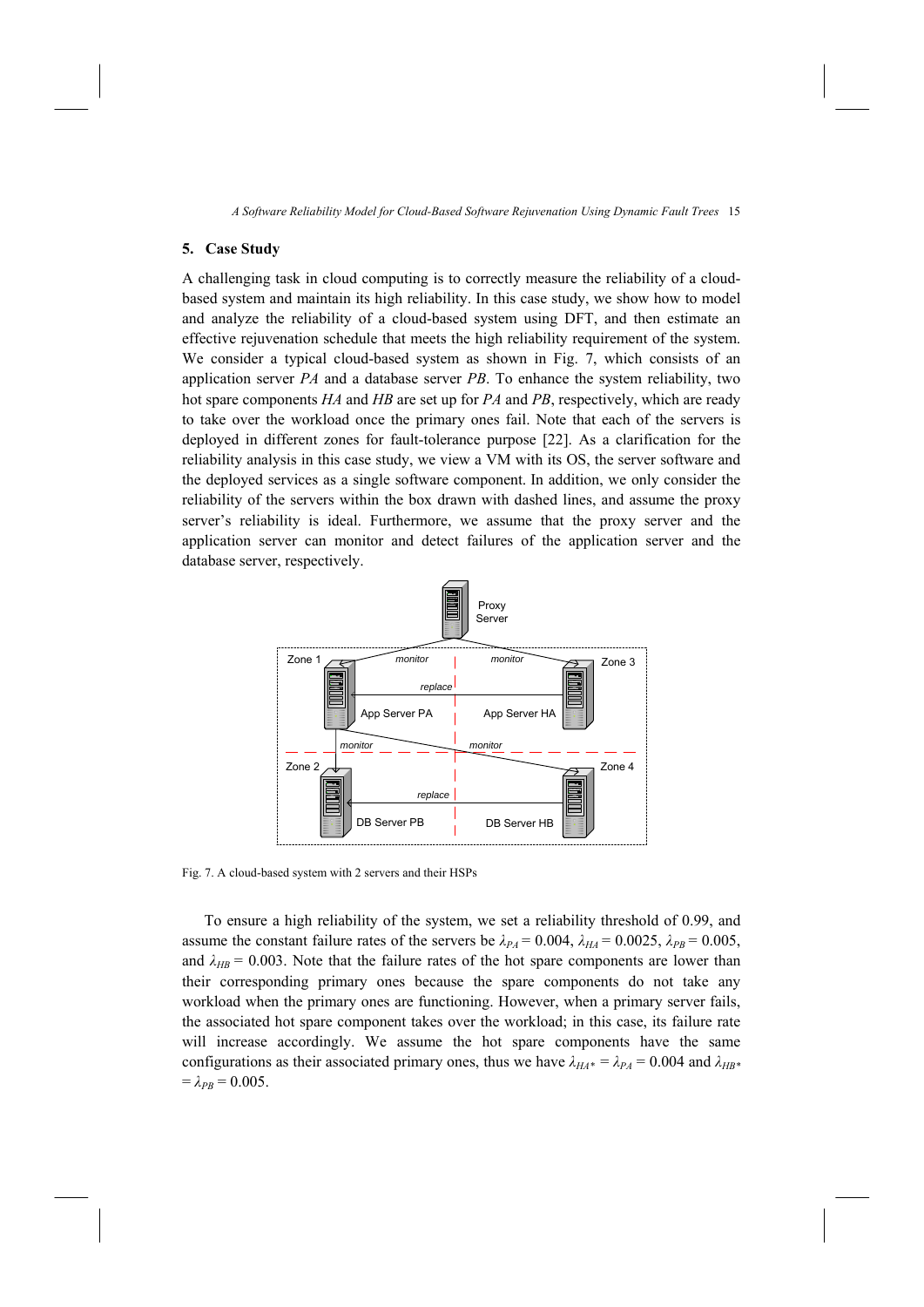This case study involves 8 software components that are split into two groups. The first group consists of the four servers shown in Fig. 7. The second group consists of four CSP components that are used to replace the servers in the first group during the rejuvenation process. We name the severs in the second group as *PA'*, *HA'*, *PB'*, and *HB'*. As the CSP components are undeployed VM images, their failure rates are 0. Once deployed, they will have the same failure rates as their corresponding software components due to the assumed same configurations.

Figure 8 shows the DFT model of the cloud-based system in Phase 1. Because the system fails when either the application server or the database server fails, the two HSP gates are connected by an OR-gate. The reliability function of the OR-gate can be derived as in Eq. (16).



Fig. 8. DFT model of the cloud-based system (Phase 1)

$$
R(t) = 1 - U_{OR}(t) = 1 - (U_{S1}(t) + (1 - U_{S1}(t)) * U_{S2}(t))
$$
\n(16)

where  $U_{S1}(t)$  and  $U_{S2}(t)$  are the unreliability functions of the subtrees *S*1 and *S*2, respectively. According to Eq. (7),  $U_{S1}(t)$  and  $U_{S2}(t)$  can be calculated as in Eq. (17) and Eq. (18), respectively. Note that Eqs. (17-18) have been simplified due to the assumed configurations, where  $\lambda_{H A^*} = \lambda_{P A}$  and  $\lambda_{H B^*} = \lambda_{P B}$ .

$$
U_{S1}(t) = 1 - R_{S1}(t) = 1 - (1 + \frac{\lambda_{p_A}}{\lambda_{HA}})e^{-\lambda_{p_A}t} + (\frac{\lambda_{p_A}}{\lambda_{HA}})e^{-(\lambda_{p_A} + \lambda_{HA})t}
$$
(17)

$$
U_{S2}(t) = 1 - R_{S2}(t) = 1 - (1 + \frac{\lambda_{pg}}{\lambda_{HB}})e^{-\lambda_{pg}t} + (\frac{\lambda_{pg}}{\lambda_{HB}})e^{-(\lambda_{pg} + \lambda_{HB})t}
$$
(18)

In Phase 2, we consider both of the scenarios mentioned in the end of Section 4.3, so their impacts on system reliability as well as their consequent rejuvenation schedules can be compared. Figure 9 shows the DFT model of the cloud-based system in Phase 2 based on Scenario 1. For the same reason as in Phase 1, the system reliability can be calculated as in Eq. (19). According to Eq. (15),  $U_{S3}(t)$  and  $U_{S4}(t)$  can be calculated as in Eq. (20) and Eq. (21), respectively.

$$
R(t) = 1 - U_{OR}(t) = 1 - (U_{S3}(t) + (1 - U_{S3}(t)) * U_{S4}(t))
$$
\n(19)

$$
U_{s3}(t) = U_{s1}(t) * U_{s1}(t)
$$
\n(20)

$$
U_{S4}(t) = U_{S2}(t) * U_{S2}(t)
$$
\n(21)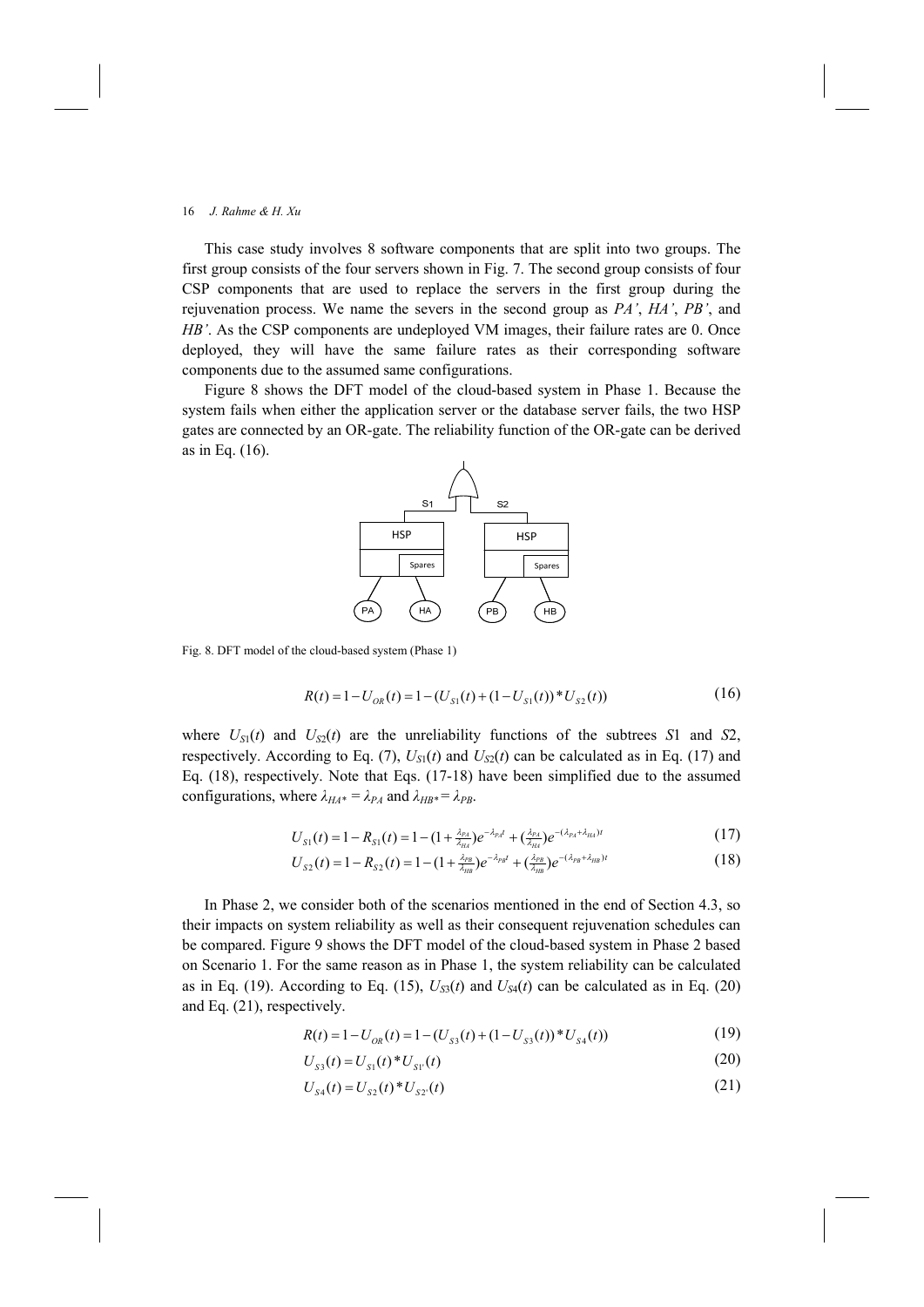Note that in Eqs. (20-21),  $U_{S1}(t)$ ,  $U_{S1'}(t)$ ,  $U_{S2}(t)$  and  $U_{S2'}(t)$  can be calculated in a similar way as in Eqs.  $(17-18)$ .



Fig. 9. DFT model of the cloud-based system in Phase 2 (Scenario 1)

The reliability analytical results for Scenario 1 are listed in Table 1. The table shows that the reliability threshold (0.99) is reached every 18 days. Hence, both the application and database servers are rejuvenated at the end of Phase 1. As Phase 2 has a 30-minute time duration, we calculate the system reliability at 5, 10, 20 and 30 minutes in Phase 2 to illustrate how system reliability may change during the rejuvenation process. From the table, we can see that the system reliability is kept very high during the transition. After 30 minutes, the newly deployed servers completely take over the system, and the servers to be rejuvenated are shut down. When this happens, the system returns to its initial state, and starts a new life cycle with a very high initial reliability. According to Table 1, we suggest that the system should be rejuvenated every 18 days in order to maintain the system reliability above the threshold.

By further looking into Table 1, we notice that when the system reliability reaches 0.99 after 18 days, the reliability of the database server subsystem is always lower than that of the application server subsystem. This suggests that we may first rejuvenate the most critical components with the lowest reliability (e.g., the database servers in this case study) without sacrificing the system reliability too much. Then we wait until the system reliability reaches the threshold again, and rejuvenate the application servers next, as they now become the most critical components. This is exactly what happens in the rejuvenation schedule of Scenario 2, where the application servers and the database servers are rejuvenated alternatively. Figure 10 shows the DFT model of the cloud-based system in Phase 2 for one of the two cases in Scenario 2, where only the database servers are rejuvenated. In this case, the system reliability can be calculated as in Eq. (22), and  $U_{S1}(t)$  and  $U_{S4}(t)$  can be calculated in a similar way as in Eq. (17) and Eq. (21), respectively.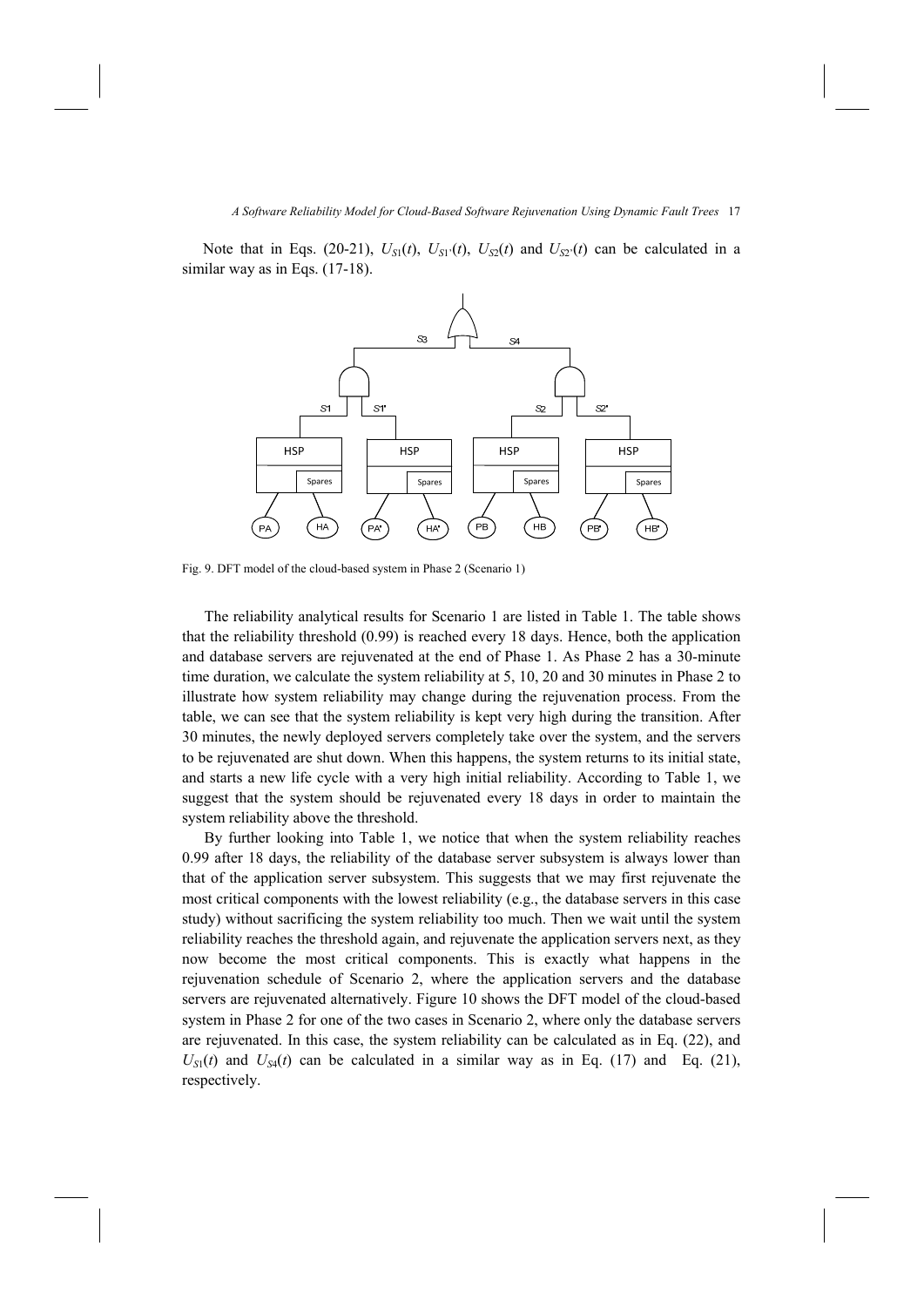| <b>Phase</b>   | Time (Days)    | <b>App Servers</b><br><b>Reliability</b> | <b>DB</b> Servers<br><b>Reliability</b> | <b>System Reliability</b> |
|----------------|----------------|------------------------------------------|-----------------------------------------|---------------------------|
| 1              | $\mathbf{0}$   | 1                                        | 1                                       |                           |
|                | 1              | 0.99998705                               | 0.9999801                               | 0.99996715026             |
|                | $\overline{5}$ | 0.9996806                                | 0.9995107                               | 0.99919145628             |
|                | 10             | 0.998745                                 | 0.998085                                | 0.99683240333             |
|                | 18             | 0.996044                                 | 0.994004                                | 0.99007172018             |
| $\overline{2}$ | 18.0035        | 0.99999999999                            | 0.99999999999                           | 0.99999999999             |
|                | 18.0069        | 0.99999999999                            | 0.99999999999                           | 0.99999999999             |
|                | 18.0139        | 0.99999999999                            | 0.99999999998                           | 0.99999999997             |
|                | 18.0208        | 0.99999999998                            | 0.9999999994                            | 0.9999999992              |
| .              |                |                                          |                                         |                           |
| 1              | 73             | 0.99998705                               | 0.9999801                               | 0.99996715026             |
|                | 77             | 0.9996806                                | 0.9995107                               | 0.99919145628             |
|                | 82             | 0.998745                                 | 0.998085                                | 0.99683240333             |
|                | 90             | 0.996044                                 | 0.994004                                | 0.99007172018             |
|                | 90.0035        | 0.99999999999                            | 0.99999999999                           | 0.99999999999             |
| $\overline{2}$ | 90.0069        | 0.99999999999                            | 0.99999999999                           | 0.99999999999             |
|                | 90.0139        | 0.99999999999                            | 0.99999999998                           | 0.99999999997             |
|                | 90.0208        | 0.99999999998                            | 0.99999999994                           | 0.99999999992             |
| 1              | 91             | 0.99998705                               | 0.9999801                               | 0.99996715026             |
|                | 95             | 0.9996806                                | 0.9995107                               | 0.99919145628             |
|                | 100            | 0.998745                                 | 0.998085                                | 0.99683240333             |
|                | 108            | 0.996044                                 | 0.994004                                | 0.99007172018             |
| $\overline{2}$ | 108.0035       | 0.99999999999                            | 0.99999999999                           | 0.99999999999             |
|                | 108.0069       | 0.99999999999                            | 0.99999999999                           | 0.99999999999             |
|                | 108.0139       | 0.99999999999                            | 0.9999999998                            | 0.99999999997             |
|                | 108.0208       | 0.99999999998                            | 0.99999999994                           | 0.99999999992             |
| 1              | 109            | 0.99998705                               | 0.9999801                               | 0.99996715026             |
|                | 113            | 0.9996806                                | 0.9995107                               | 0.99919145628             |
|                | 118            | 0.998745                                 | 0.998085                                | 0.99683240333             |

Table 1. System reliability with software rejuvenation (Scenario 1)



Fig. 10. DFT model of the cloud-based system in Phase 2 (Scenario 2, rejuvenate database servers only)

$$
R(t) = 1 - U_{OR}(t) = 1 - (U_{S1}(t) + (1 - U_{S1}(t)) * U_{S4}(t))
$$
\n(22)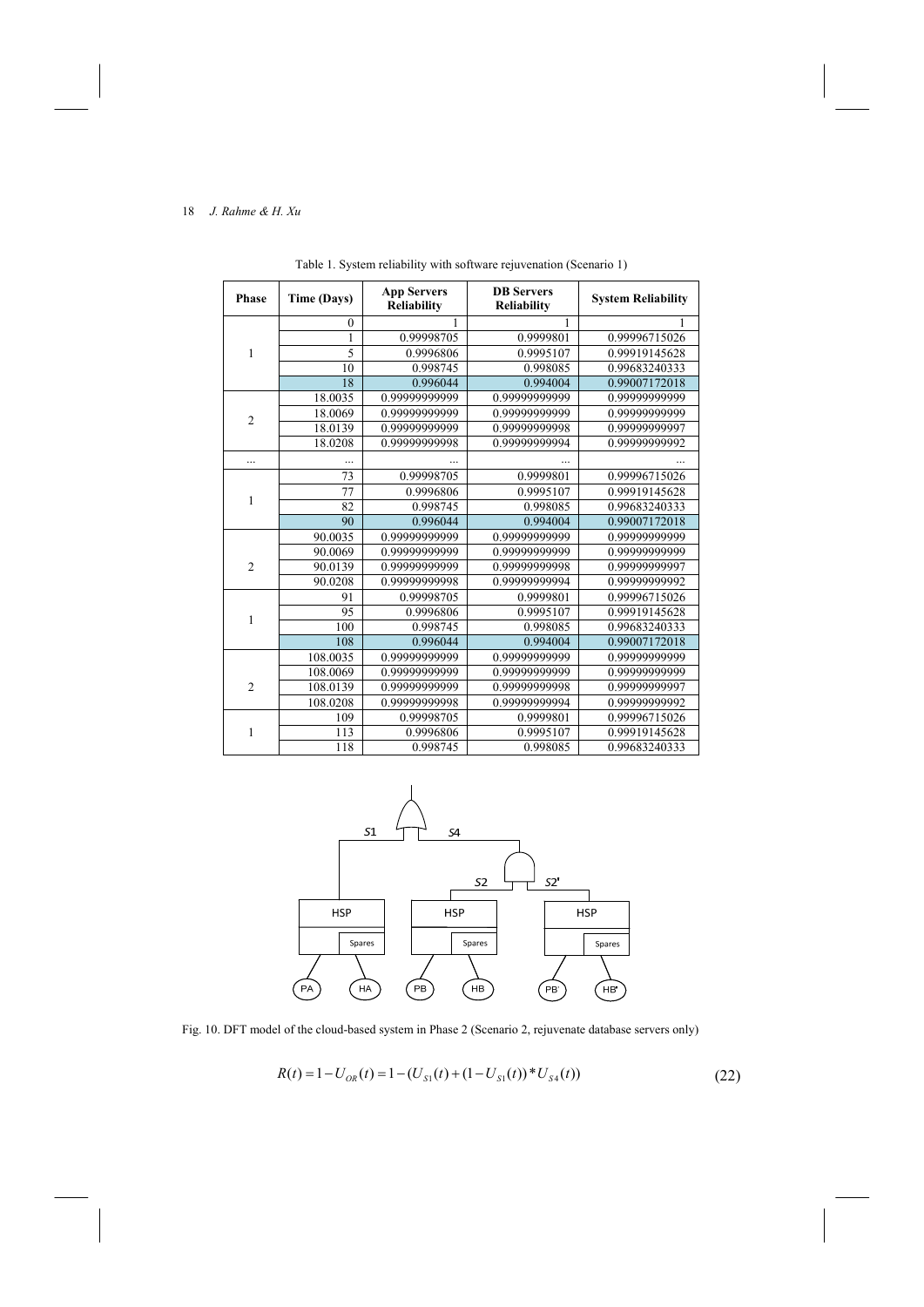The system reliability for the other case in Scenario 2, where only the application servers are rejuvenated, can be calculated in a similar way. Table 2 shows the reliability analytical results for Scenario 2. At the end of each Phase 1, the server subsystem with its reliability marked by "=>" is the one to be rejuvenated. For example, after 18 days, the database servers are rejuvenated, and after 27 days, the application servers are rejuvenated.

| Phase          | <b>Time</b><br>(Days) | <b>App Servers</b><br><b>Reliability</b> | <b>DB Servers Reliability</b> | <b>System Reliability</b> |
|----------------|-----------------------|------------------------------------------|-------------------------------|---------------------------|
| 1              | $\mathbf{0}$          | 1                                        | 1                             |                           |
|                | 1                     | 0.99998705                               | 0.9999801                     | 0.99996715026             |
|                | $\overline{5}$        | 0.9996806                                | 0.9995107                     | 0.99919145628             |
|                | 10                    | 0.998745                                 | 0.998085                      | 0.99683240333             |
|                | 18                    | 0.996044                                 | $=$ 0.994004                  | 0.99007172018             |
| $\overline{2}$ | 18.0035               | 0.9960425                                | 0.99999999999                 | 0.99604249999             |
|                | 18.0069               | 0.996041                                 | 0.9999999999                  | 0.99600409999             |
|                | 18.0139               | 0.996038                                 | 0.99999999998                 | 0.99603799998             |
|                | 18.0208               | 0.996035                                 | 0.99999999994                 | 0.99603499994             |
| 1              | 20                    | 0.995150                                 | 0.99992069                    | 0.99507107465             |
|                | 25                    | 0.992552                                 | 0.9990492                     | 0.99160828156             |
|                | 27                    | $\Rightarrow 0.9914$                     | 0.998442                      | 0.99000000000             |
| $\overline{2}$ | 27.0035               | 0.99999999999                            | 0.998441                      | 0.99844099999             |
|                | 27.0069               | 0.99999999999                            | 0.998439                      | 0.99843899999             |
|                | 27.0139               | 0.99999999999                            | 0.998437                      | 0.99843699999             |
|                | 27.0208               | 0.99999999998                            | 0.998435                      | 0.99843499998             |
|                | 30                    | 0.9998842                                | 0.997265                      | 0.99714951671             |
| 1              | 35                    | 0.999109                                 | 0.994628                      | 0.99374178645             |
|                | 39                    | 0.998205                                 | $=$ 0.991942                  | 0.99016146411             |
|                | 39.0035               | 0.998204                                 | 0.99999999999                 | 0.99820399999             |
| $\overline{2}$ | 39.0069               | 0.998202                                 | 0.99999999999                 | 0.99820199999             |
|                | 39.0139               | 0.99820                                  | 0.99999999997                 | 0.99819999997             |
|                | 39.0208               | 0.998199                                 | 0.99999999993                 | 0.99819899993             |
| $\cdots$       |                       |                                          |                               |                           |
|                | 85                    | 0.998486                                 | 0.99992069                    | 0.99840681007             |
|                | 90                    | 0.996853                                 | 0.9990492                     | 0.99590519217             |
| 1              | 95                    | 0.994671                                 | 0.997265                      | 0.99195057481             |
|                | 96                    | 0.994172                                 | 0.996804                      | 0.99099462629             |
|                | 97                    | $=$ 0.993652                             | 0.99631                       | 0.99000000000             |
| $\overline{2}$ | 97.0035               | 0.99999999999                            | 0.99630                       | 0.99680299999             |
|                | 97.0069               | 0.99999999999                            | 0.996298                      | 0.99680099999             |
|                | 97.0139               | 0.99999999998                            | 0.996294                      | 0.99679799998             |
|                | 97.0208               | 0.99999999996                            | 0.996291                      | 0.99679399996             |
| 1              | 100                   | 0.9998842                                | 0.994628                      | 0.99451282208             |
|                | 105                   | 0.9991090                                | $=$ 0.991194                  | 0.99031084615             |
| $\overline{c}$ | 105.0035              | 0.9991902                                | 0.99999999999                 | 0.99874399999             |
|                | 105.0069              | 0.9991895                                | 0.99999999999                 | 0.99874199999             |
|                | 105.0139              | 0.9991882                                | 0.99999999997                 | 0.99873999997             |
|                | 105.0208              | 0.9991868                                | 0.99999999992                 | 0.99873799992             |
| 1              | 110                   | 0.9979                                   | 0.9995107                     | 0.99741172753             |
|                | 115                   | 0.996044                                 | 0.998085                      | 0.99413657574             |
|                | 119                   | $=$ 0.994172                             | 0.99631                       | 0.99050350532             |

Table 2. System reliability with software rejuvenation (Scenario 2)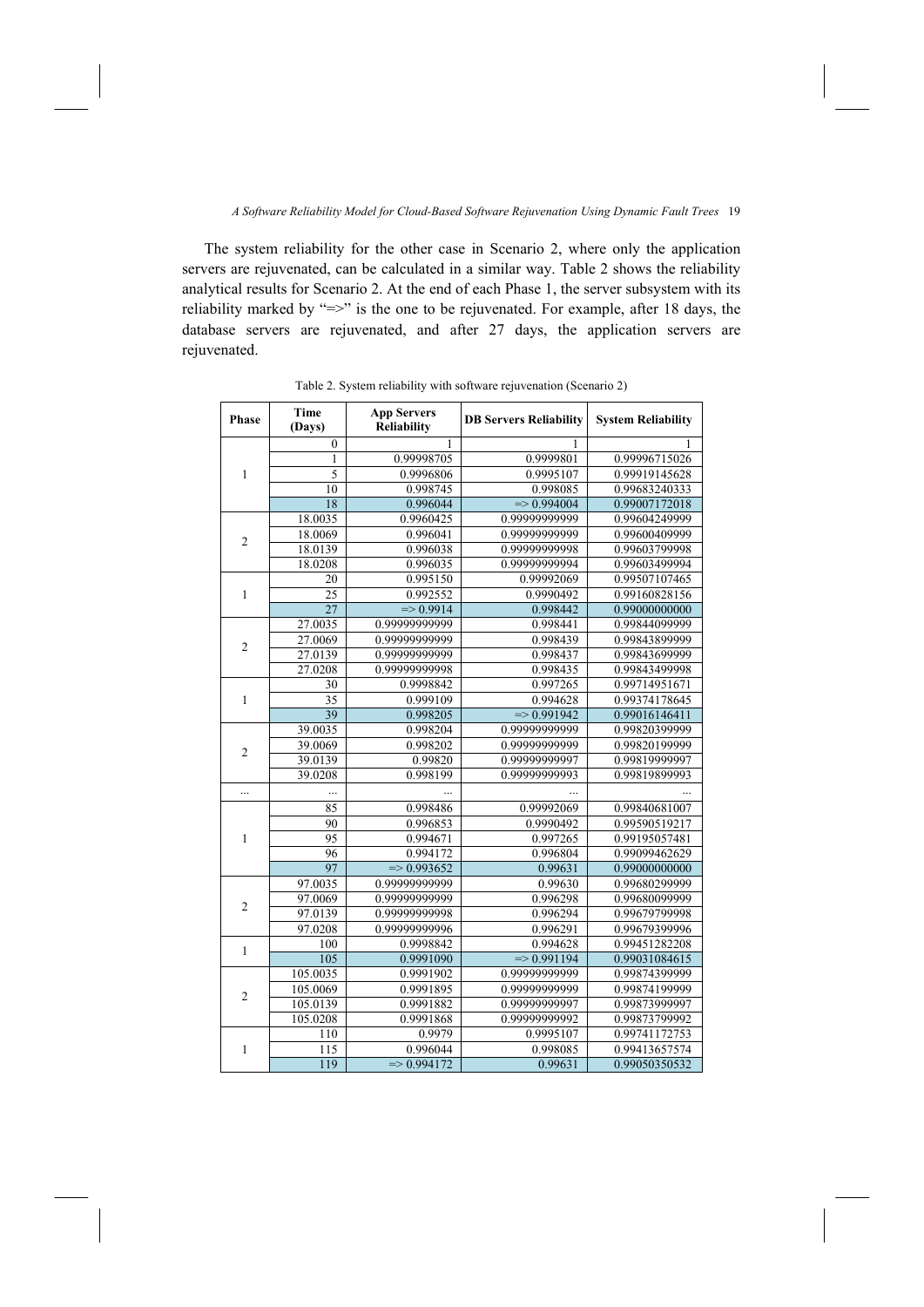We now illustrate the suggested rejuvenation schedules for both Scenario 1 and Scenario 2 as in Fig. 11. In the figure, the start of rejuvenation is indicated by a sudden increment of the system reliability. By comparing the two rejuvenation schedules, we can see that during 119 days, Scenario 1 has 6 rejuvenation processes that require us to rejuvenate both of the application and database servers. On the other hand, Scenario 2 has 9 rejuvenation processes that only require us to rejuvenate either the application servers or the database servers each time. It is easy to see that Scenario 2 results in less management of the servers in order to keep the system reliability above the 0.99 threshold during the 119 days. Suppose the rejuvenation of the application servers has the same cost as the that of the database servers, by using the rejuvenation schedule defined in Scenario 2, the cost can be reduced by  $(6*2 - 9)/(6*2) = 25%$ , comparing to the rejuvenation schedule used in Scenario 1.



Fig. 11. Rejuvenation scheduling for the cloud-based system (Scenario 1 vs. Scenario 2)

### **6. Conclusions and Future Work**

In this paper, we propose a reliability-based approach to establishing cost-effective software rejuvenation schedules for cloud-based systems. The system requires the usage of hot spare components during normal running time, and cold spare components during the rejuvenation process in order to keep the system reliability above a predefined threshold. By modeling the reliability of a cloud-based system using DFT, we are able to derive the reliability function for each software component as well as the whole system. We define two phases for the software rejuvenation, and discuss about two scenarios of the rejuvenation process in Phase 2. The analytical results of our case study show that Scenario 2 is more cost-effective than Scenario 1.

For future work, we will extend our current work for components with non-constant failure rates. We will adopt a measurement-based approach to collecting empirical data in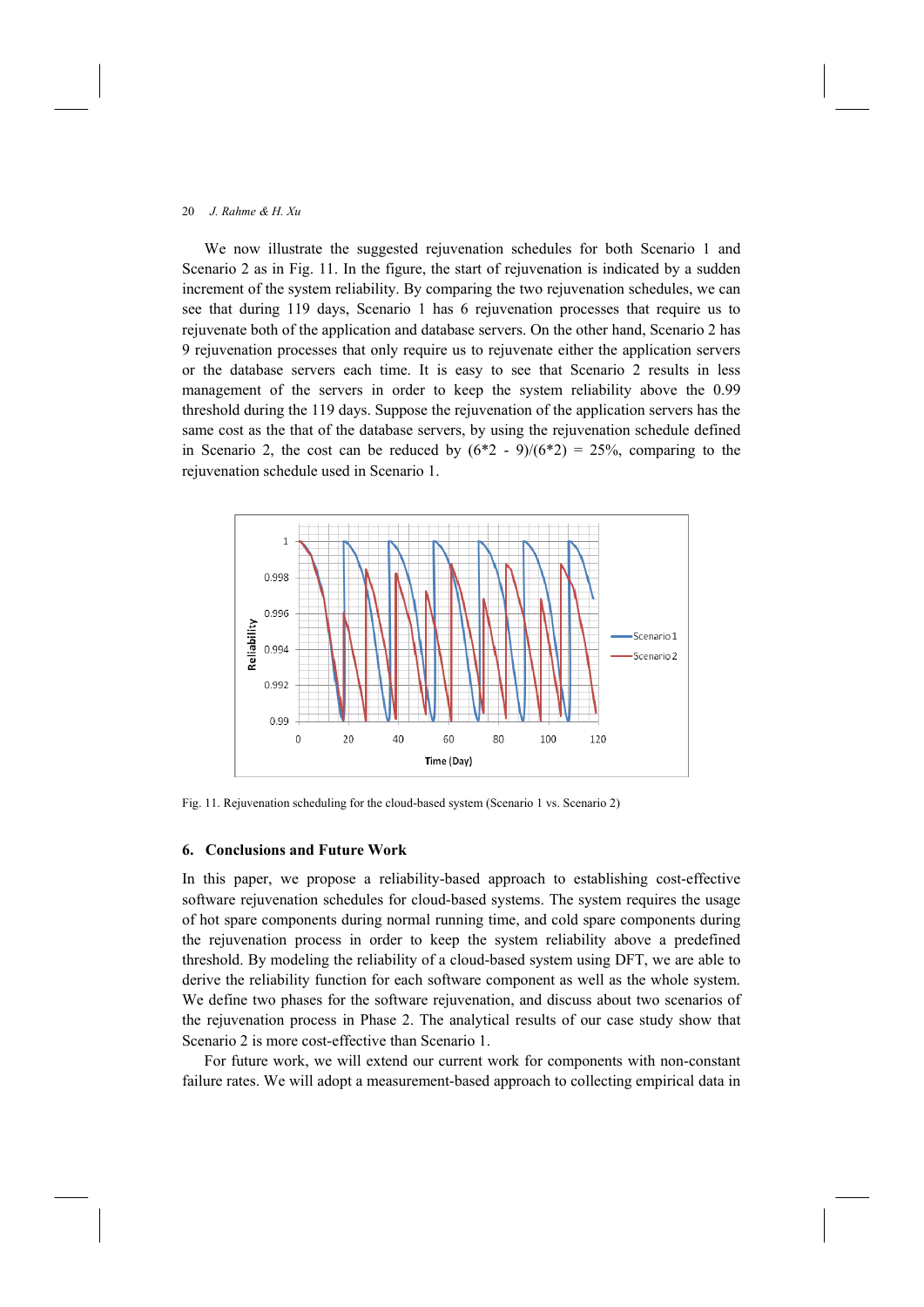order to determine the *pdf*s of the major software components, the reliability of which is affected by software aging. Software tools will be developed for modeling and analyzing the reliability of cloud-based systems, as well as deriving effective rejuvenation schedules. In addition, we will expand and apply our proposed approach in more complex cloud environments, such as cloud-based systems using Amazon Web Services (AWS). Comparative analysis of system performance will be conducted for our proposed approach as well as existing fault-tolerant strategies that improve the reliability of cloud applications [26]. Finally, we envision modeling and analyzing cloud-based systems with active standby spare components, which can share workload with the primary ones [27], as a future, and more ambitious research direction.

## **Acknowledgments**

We thank all anonymous referees for the careful review of this paper, and the many useful comments and suggestions that greatly helped us to improve the presentation and the quality of the paper.

### **References**

- 1. K. V. Vishwanath and N. Nagappan, Characterizing cloud computing hardware reliability, in *Proc. of the 1st ACM symposium on Cloud computing (SoCC'10)*, Indianapolis, IN, USA, June 10-11, 2010, pp. 193-204.
- 2. D. Fitch and H. Xu, A RAID-based secure and fault-tolerant model for cloud information storage, *International Journal of Software Engineering and Knowledge Engineering (IJSEKE)* **23**(5) (2013) 627-654.
- 3. M. Rausand and A. Høyland, *System Reliability Theory: Models, Statistical Methods, and Applications*, Second Edition, Hoboken, New Jersey, USA, John Wiley & Sons, Inc., 2004.
- 4. H. Pham, *System Software Reliability*, Springer Series in Reliability Engineering*,* Springer-Verlag London, 2006.
- 5. A. Somani and N. Vaidya, Understanding fault tolerance and reliability, *IEEE Computer* **30**(4) (1997) 45-50.
- 6. E. Marshall, Fatal error: how patriot overlooked a scud, *Science* **255**(5050) (1992) 1347.
- 7. M. Grotte, R. Matias and K. S. Trivedi, The fundamentals of software aging, in *Proc. of the 1st International Workshop on Software Aging and Rejuvenation (WoSAR 2008)*, ISSRE, Seattle, WA, USA, November 11-14, 2008, pp. 1-6.
- 8. Y. Huang, C. Kintala, N. Kolettis and N. Fulton, Software rejuvenation: analysis, module and applications, in *Proc. of the Twenty-Fifth International Symposium on Fault-Tolerant Computing (FTCS '95),* Pasadena, CA, USA, June 27-30, 1995, pp. 381-390.
- 9. J. Rahme and H. Xu, Reliability-based software rejuvenation scheduling for cloud-based systems, in *Proc. of the 27th International Conference on Software Engineering and Knowledge Engineering (SEKE 2015)*, Pittsburgh, USA, July 6-8, 2015, pp. 298-303.
- 10. V. Castelli, R.E. Harper and P. Heidelberger, *et al.*, Proactive management of software aging, *IBM Journal of Research and Development* **45**(2) (2001) 311-332.
- 11. L. Jiang and G. Xu, Modeling and analysis of software aging and software failure, *Journal of Systems and Software* **80**(4) (2007) 590-595.
- 12. A. Bobbio, M. Sereno and C. Anglano, Fine grained software degradation models for optimal rejuvenation policies, *Performance Evaluation* **46**(1) (2001) 45-62.